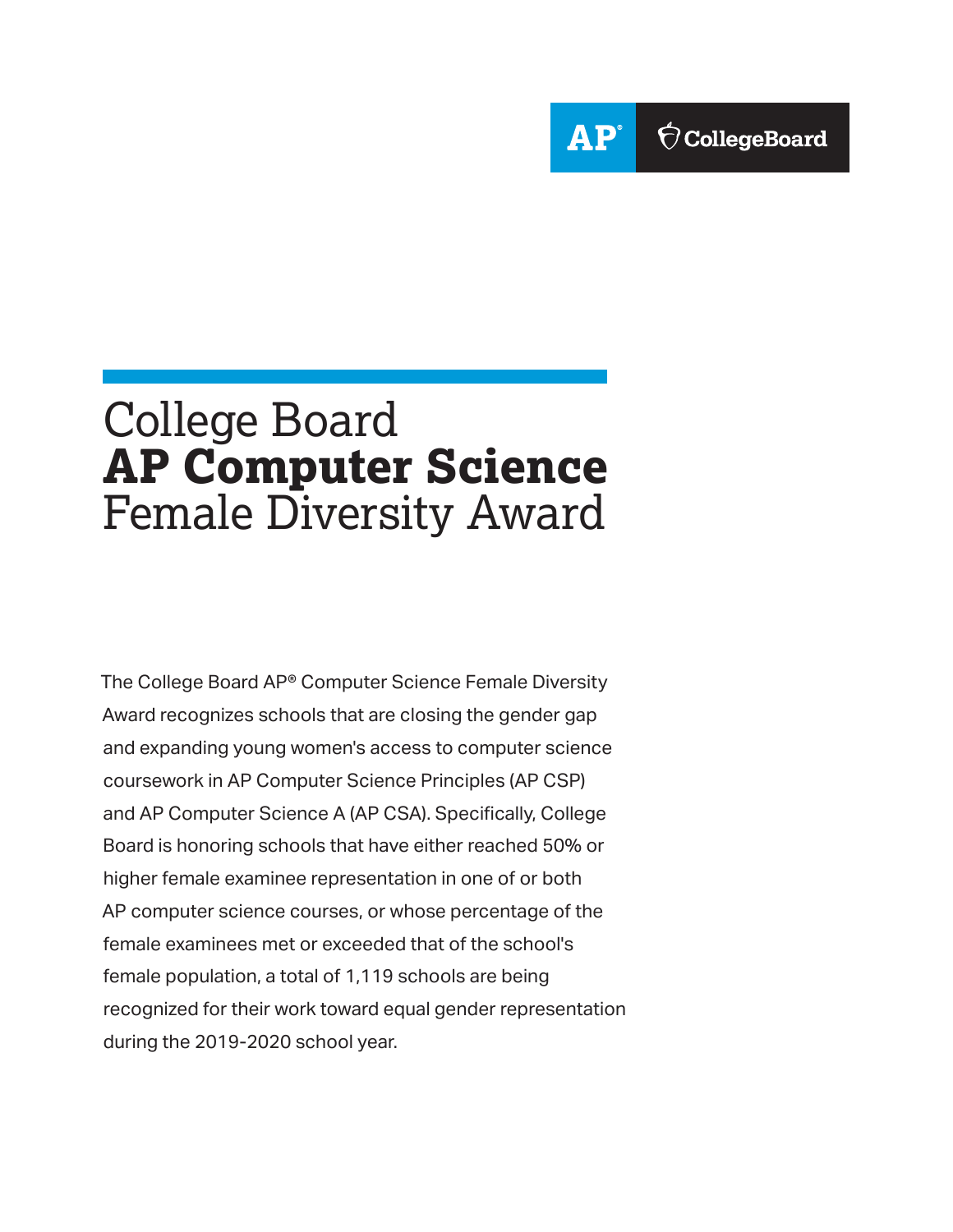| Award in 2020 | <b>School</b>                                            | <b>State</b>   |
|---------------|----------------------------------------------------------|----------------|
| AP CSA        | 21st Century Cyber Charter School                        | PA             |
| AP CSA        | Academy of the Holy Angels                               | <b>NJ</b>      |
| AP CSA        | Academy of the Sacred Heart                              | LA             |
| AP CSA        | Albuquerque Academy                                      | <b>NM</b>      |
| AP CSA        | Americas High School                                     | <b>TX</b>      |
| AP CSA        | Amphitheater High School                                 | AZ             |
| AP CSA        | Analy High School                                        | CA             |
| AP CSA        | Anderson Districts I and II Career and Technology Center | <b>SC</b>      |
| AP CSA        | Apple Valley High School                                 | CA             |
| AP CSA        | Arabia Mountain High School                              | GA             |
| AP CSA        | Ardsley High School                                      | <b>NY</b>      |
| AP CSA        | <b>BASIS Ahwatukee</b>                                   | AZ             |
| AP CSA        | <b>BASIS Chandler</b>                                    | AZ             |
| AP CSA        | <b>BASIS Independent Brooklyn</b>                        | <b>NY</b>      |
| AP CSA        | Battle Creek Area Mathematics and Science Center         | MI             |
| AP CSA        | Beverly Hills High School                                | CA             |
| AP CSA        | <b>Birch Wathen Lenox School</b>                         | <b>NY</b>      |
| AP CSA        | <b>Blaine High School</b>                                | <b>MN</b>      |
| AP CSA        | <b>Blanche Ely High School</b>                           | FL             |
| AP CSA        | Boyd County High School                                  | KY             |
| AP CSA        | Bruriah High School for Girls                            | NJ             |
| AP CSA        | <b>Bryn Mawr School</b>                                  | <b>MD</b>      |
| AP CSA        | Buckingham Browne Nichols High School                    | MA             |
| AP CSA        | <b>Buffalo Seminary</b>                                  | <b>NY</b>      |
| AP CSA        | Calhoun High School                                      | TX             |
| AP CSA        | Calvary Chapel Christian School                          | AZ             |
| AP CSA        | Camdenton R-III High School                              | <b>MO</b>      |
| AP CSA        | Caribbean School                                         | <b>PR</b>      |
| AP CSA        | Central Columbia High School                             | PA             |
| AP CSA        | Central High School                                      | R <sub>l</sub> |
| AP CSA        | Central Union High School                                | CA             |
| AP CSA        | Chicago Academy for the Arts                             | IL             |
| AP CSA        | Collingswood High School                                 | <b>NJ</b>      |
| AP CSA        | Colton High School                                       | CA             |
| AP CSA        | <b>Connections Academy - Ripon</b>                       | CA             |
| AP CSA        | Convent of Sacred Heart High School                      | CA             |
| AP CSA        | Convent of the Sacred Heart                              | <b>NY</b>      |
| AP CSA        | Coral Springs High School                                | FL             |
|               |                                                          |                |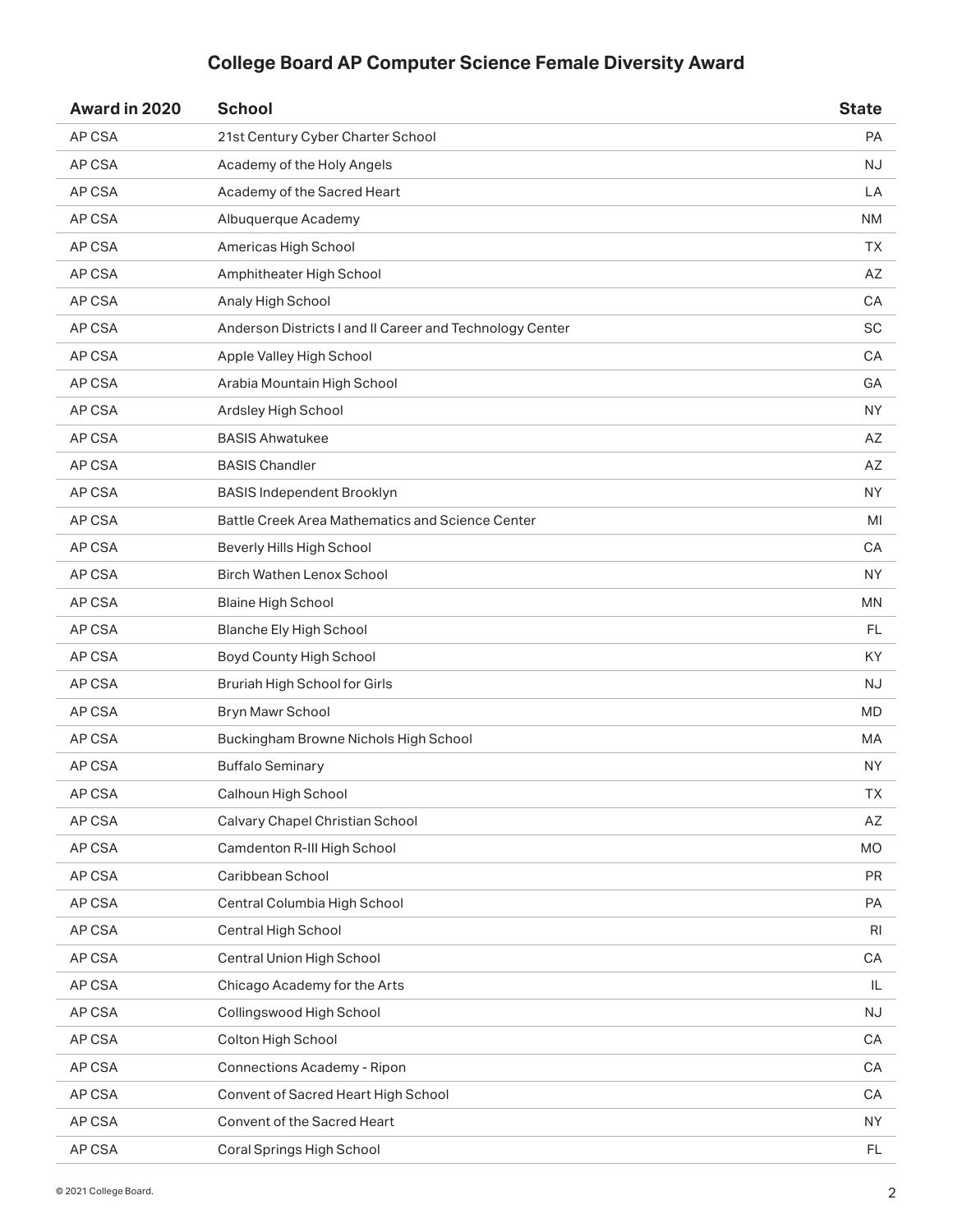| Award in 2020 | <b>School</b>                                        | <b>State</b> |
|---------------|------------------------------------------------------|--------------|
| AP CSA        | Corona Del Mar High School                           | CA           |
| AP CSA        | Crawfordsville High School                           | IN           |
| AP CSA        | Dana Hall School                                     | MA           |
| AP CSA        | Darlington Middle Upper School                       | GА           |
| AP CSA        | De La Salle High School                              | <b>MN</b>    |
| AP CSA        | Delmar High School                                   | DE           |
| AP CSA        | Developing Virtue Secondary School                   | CA           |
| AP CSA        | District of Columbia International School            | DC           |
| AP CSA        | Divine Savior-Holy Angels High School                | WI           |
| AP CSA        | Duchesne Academy of the Sacred Heart                 | ТX           |
| AP CSA        | East Hardy High School                               | <b>WV</b>    |
| AP CSA        | East Orange STEM Academy                             | <b>NJ</b>    |
| AP CSA        | El Dorado High School                                | AR           |
| AP CSA        | Fairfield Warde High School                          | <b>CT</b>    |
| AP CSA        | Florence High School                                 | <b>TX</b>    |
| AP CSA        | Forest Grove High School                             | <b>OR</b>    |
| AP CSA        | Friendship Public Charter School: Collegiate Academy | DC           |
| AP CSA        | George Mason High School                             | <b>VA</b>    |
| AP CSA        | George Rogers Clark High School                      | KY           |
| AP CSA        | George Whittell High School                          | <b>NV</b>    |
| AP CSA        | Glen Allen High School                               | VA           |
| AP CSA        | Gwendolyn Brooks College Preparatory Academy         | IL           |
| AP CSA        | Hamden Hall Country Day School                       | <b>CT</b>    |
| AP CSA        | Hamilton High School West                            | <b>NJ</b>    |
| AP CSA        | Handley High School                                  | AL           |
| AP CSA        | Harold L. Richards High School                       | IL           |
| AP CSA        | Harpeth Hall School                                  | <b>TN</b>    |
| AP CSA        | Harrison County High School                          | KY           |
| AP CSA        | Havre de Grace High School                           | <b>MD</b>    |
| AP CSA        | Hempstead High School                                | <b>NY</b>    |
| AP CSA        | Hempstead High School                                | IA           |
| AP CSA        | Herron High School                                   | IN           |
| AP CSA        | <b>Hewitt School</b>                                 | <b>NY</b>    |
| AP CSA        | Hialeah Gardens High School                          | FL.          |
| AP CSA        | High Technology High School                          | <b>NJ</b>    |
| AP CSA        | Holderness School                                    | <b>NH</b>    |
| AP CSA        | Hollis Brookline High School                         | NH.          |
| AP CSA        | Holy Innocents Episcopal School                      | GA           |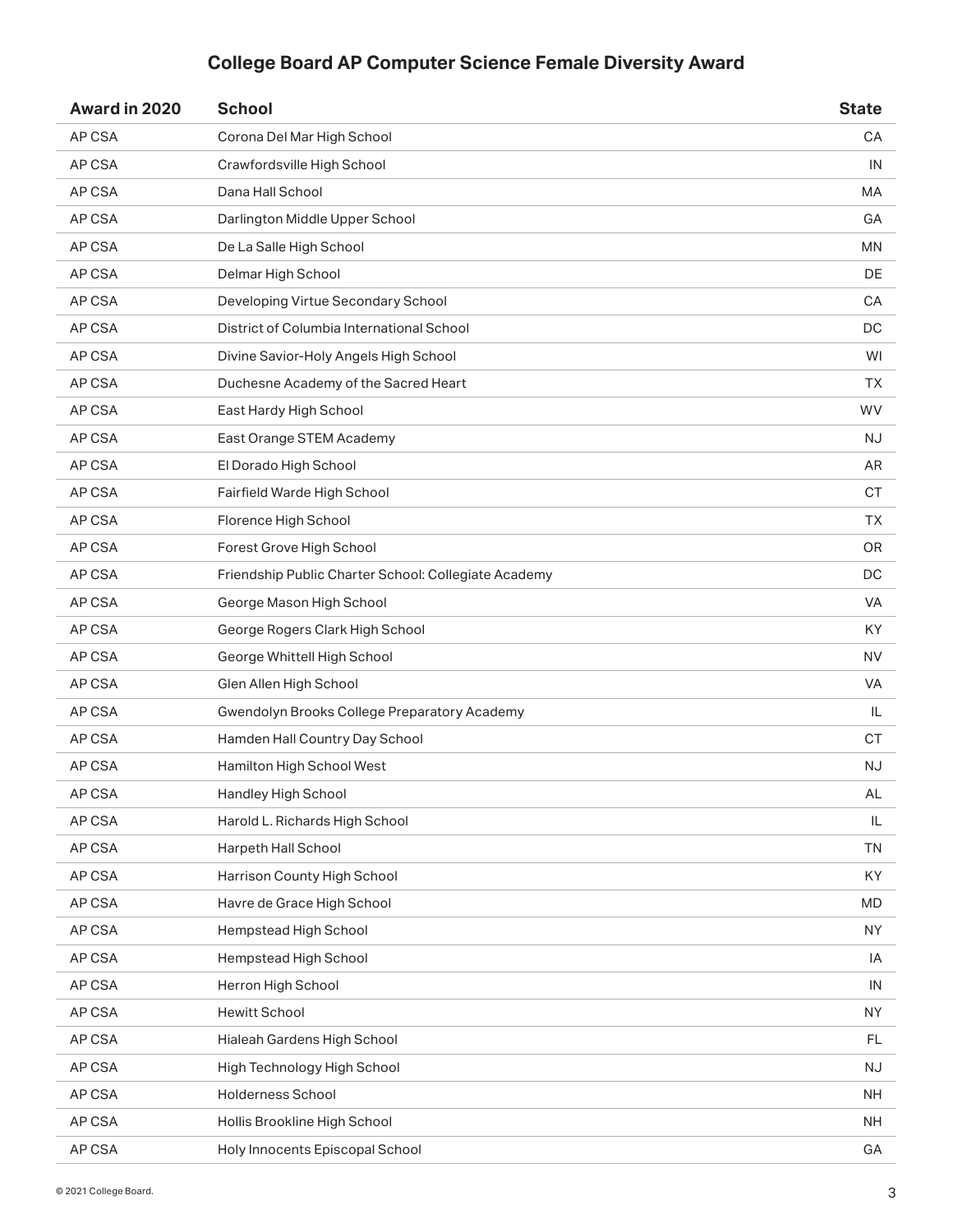| Award in 2020 | <b>School</b>                                                                                      | <b>State</b> |
|---------------|----------------------------------------------------------------------------------------------------|--------------|
| AP CSA        | <b>Holy Names Academy</b>                                                                          | <b>WA</b>    |
| AP CSA        | Huntingtown High School                                                                            | MD           |
| AP CSA        | Hutchison School                                                                                   | <b>TN</b>    |
| AP CSA        | Idea Frontier College Preparatory                                                                  | ТX           |
| AP CSA        | Immaculate Heart Academy                                                                           | <b>NJ</b>    |
| AP CSA        | Infinity Math, Science and Technology High School<br>at Little Village Lawndale High School Campus | IL           |
| AP CSA        | Jackson High School                                                                                | OH           |
| AP CSA        | James Campbell High School                                                                         | HI           |
| AP CSA        | Jefferson High School                                                                              | WI           |
| AP CSA        | John Carroll High School                                                                           | FL           |
| AP CSA        | John Overton Comprehensive High School                                                             | TN           |
| AP CSA        | Jonathan Dayton High School                                                                        | <b>NJ</b>    |
| AP CSA        | Juan Seguin High School                                                                            | TΧ.          |
| AP CSA        | Judge Memorial High School                                                                         | UT           |
| AP CSA        | Kelso High School                                                                                  | <b>WA</b>    |
| AP CSA        | Khan Lab School                                                                                    | CA           |
| AP CSA        | Kings Ridge Christian School                                                                       | GА           |
| AP CSA        | La Jolla High School                                                                               | CA           |
| AP CSA        | Laguna Hills High School                                                                           | CA           |
| AP CSA        | Lakeview Centennial High School                                                                    | <b>TX</b>    |
| AP CSA        | Lincoln County High School                                                                         | <b>WV</b>    |
| AP CSA        | Lincoln West School of Global Studies                                                              | OH           |
| AP CSA        | Lone Oak High School                                                                               | ТX           |
| AP CSA        | Mandarin High School                                                                               | FL.          |
| AP CSA        | Mansueto High School                                                                               | IL           |
| AP CSA        | Mar Vista High School                                                                              | CA           |
| AP CSA        | Marian High School                                                                                 | <b>NE</b>    |
| AP CSA        | Marlborough School                                                                                 | CA           |
| AP CSA        | Maryvale Preparatory School                                                                        | <b>MD</b>    |
| AP CSA        | MATCH Charter Public High School                                                                   | MA           |
| AP CSA        | McNair Academic High School                                                                        | <b>NJ</b>    |
| AP CSA        | Mercy High School                                                                                  | CA           |
| AP CSA        | Middlesex High School                                                                              | NJ           |
| AP CSA        | Monacan High School                                                                                | VA           |
| AP CSA        | Morris Catholic High School                                                                        | <b>NJ</b>    |
| AP CSA        | Morris Knolls High School                                                                          | <b>NJ</b>    |
| AP CSA        | Mountain House High School                                                                         | CA           |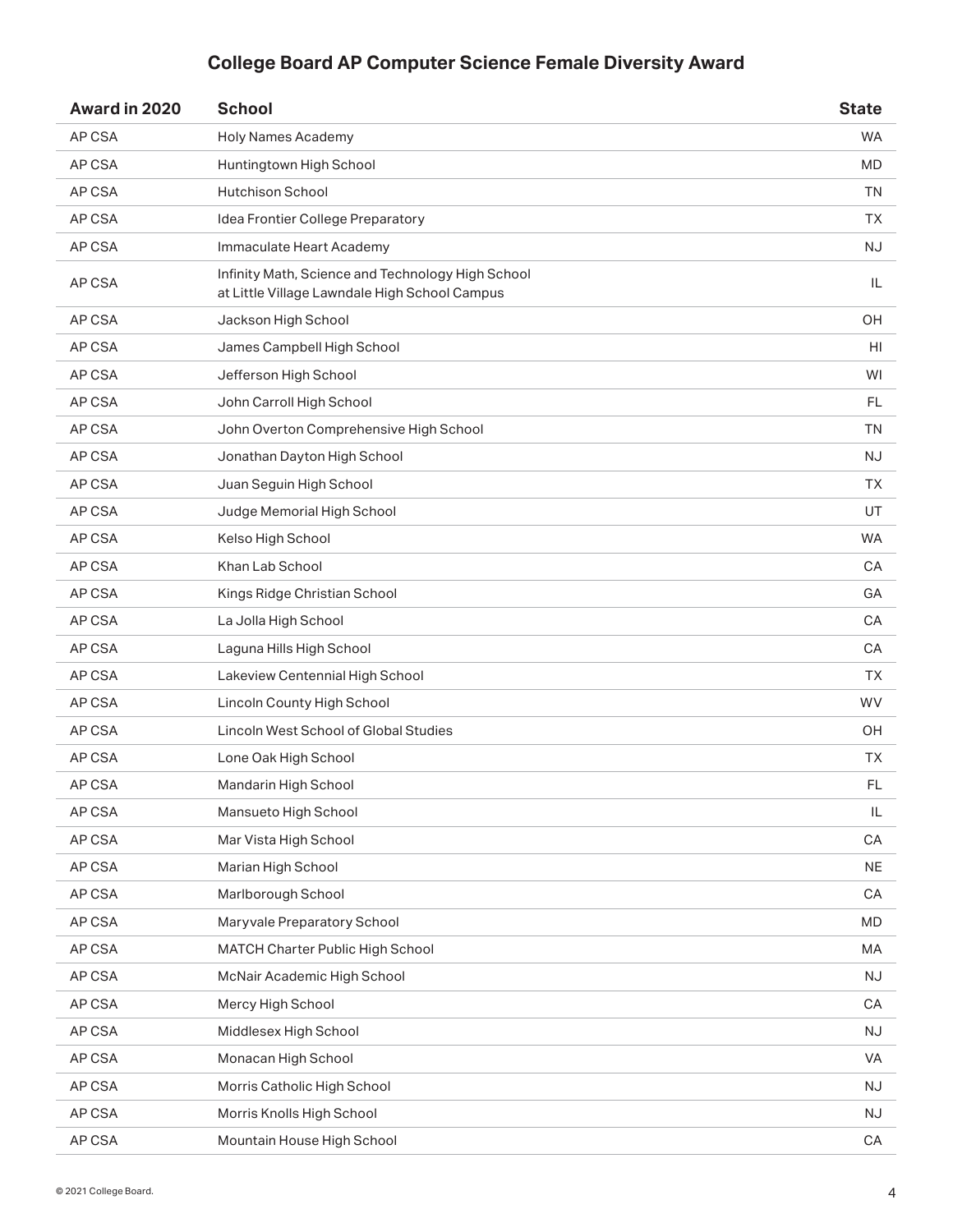| Award in 2020 | <b>School</b>                                       | <b>State</b> |
|---------------|-----------------------------------------------------|--------------|
| AP CSA        | Mountain View High School                           | AZ           |
| AP CSA        | Nashua High School North                            | NH.          |
| AP CSA        | National Cathedral School                           | DC           |
| AP CSA        | Nazareth Area High School                           | PA           |
| AP CSA        | Nederland Middle Senior-High School                 | CO           |
| AP CSA        | North Broward Preparatory School                    | FL.          |
| AP CSA        | North Cross School                                  | <b>VA</b>    |
| AP CSA        | North Lakes Academy                                 | ΜN           |
| AP CSA        | North Star Academy Washington Park High School      | <b>NJ</b>    |
| AP CSA        | Northfield Mount Hermon High School                 | MA           |
| AP CSA        | Northwood Academy                                   | <b>SC</b>    |
| AP CSA        | Notre Dame Academy                                  | <b>MA</b>    |
| AP CSA        | Notre Dame School                                   | <b>NY</b>    |
| AP CSA        | Olympia High School                                 | <b>WA</b>    |
| AP CSA        | Opelousas High School                               | LA           |
| AP CSA        | Orcas Island High School                            | <b>WA</b>    |
| AP CSA        | Our Lady of Mercy Catholic High School              | GА           |
| AP CSA        | Oxford Academy                                      | CA           |
| AP CSA        | Perris High School                                  | СA           |
| AP CSA        | Pittsburgh Science and Technology Academy           | <b>PA</b>    |
| AP CSA        | Polytechnic School                                  | СA           |
| AP CSA        | Pompton Lakes High School                           | <b>NJ</b>    |
| AP CSA        | Presentation High School                            | СA           |
| AP CSA        | Prestonwood Christian Academy                       | TХ           |
| AP CSA        | Queens Gateway Health and Sciences Secondary School | <b>NY</b>    |
| AP CSA        | Radiant Stem Academy                                | <b>TX</b>    |
| AP CSA        | Rancho-Starbuck Intermediate School                 | CA           |
| AP CSA        | Renaissance High School                             | <b>TN</b>    |
| AP CSA        | Republic High School                                | <b>TN</b>    |
| AP CSA        | <b>Ribet Academy</b>                                | CA           |
| AP CSA        | Richmond High School                                | IN           |
| AP CSA        | Riverhead High School                               | NY           |
| AP CSA        | Rockdale County High School                         | GA           |
| AP CSA        | Rockport-Fulton High School                         | <b>TX</b>    |
| AP CSA        | Rogers Heritage High School                         | AR           |
| AP CSA        | Rome High School                                    | GA           |
| AP CSA        | Rosati-Kain High School                             | <b>MO</b>    |
| AP CSA        | Rowland Hall                                        | UT           |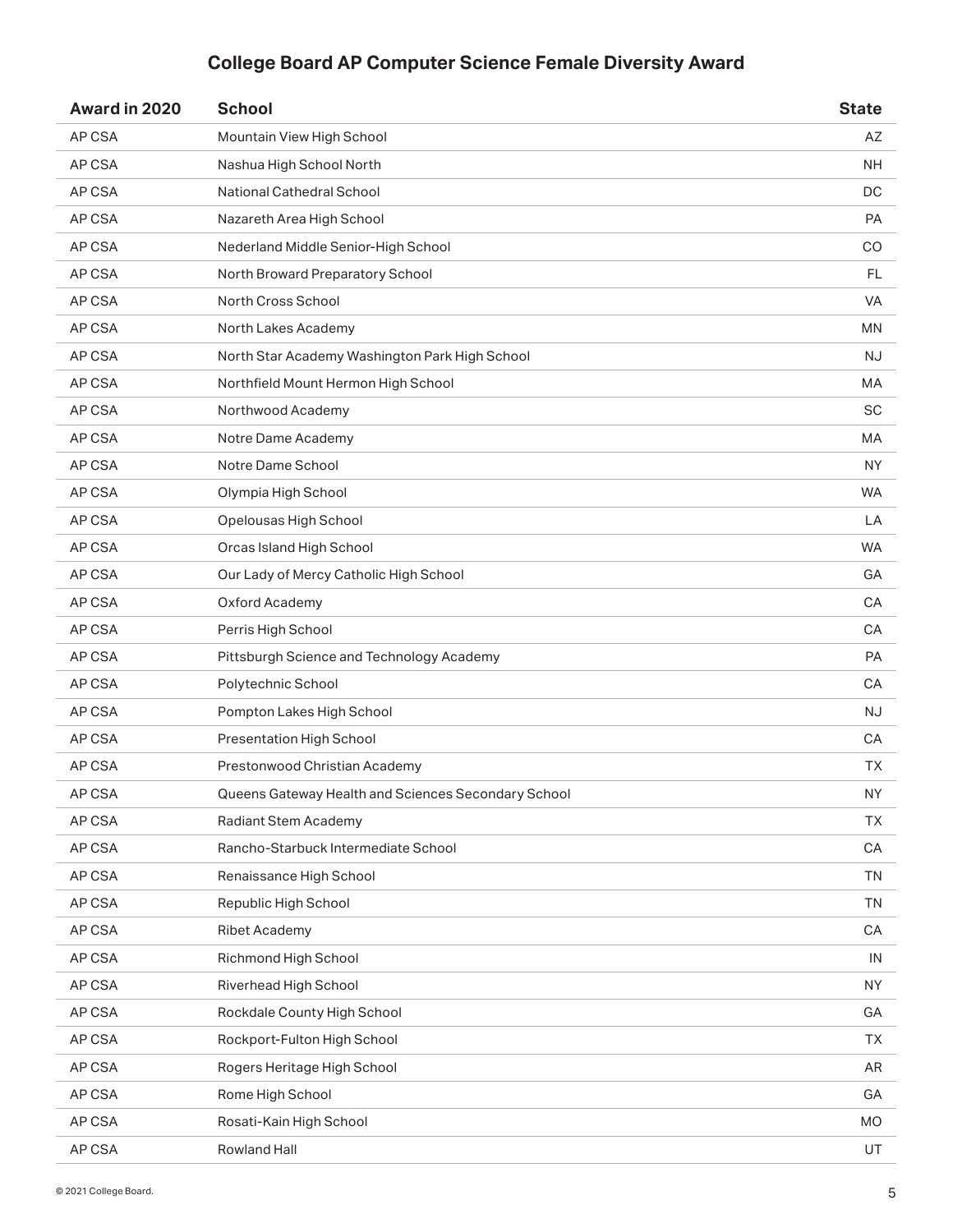| Award in 2020 | <b>School</b>                                           | <b>State</b>  |
|---------------|---------------------------------------------------------|---------------|
| AP CSA        | Sacramento Country Day School                           | CA            |
| AP CSA        | Saint Catherine's School                                | <b>VA</b>     |
| AP CSA        | Saint George's Independent School                       | <b>TN</b>     |
| AP CSA        | Saint James School                                      | <b>MD</b>     |
| AP CSA        | Saint Joseph's Academy                                  | LA            |
| AP CSA        | Saint Margaret's Episcopal School                       | СA            |
| AP CSA        | Saint Mary's Academy High School                        | CO            |
| AP CSA        | Saint Mary's School                                     | <b>NC</b>     |
| AP CSA        | Saint Paul VI Catholic High School                      | VA            |
| AP CSA        | Saint Pius X High School                                | TХ            |
| AP CSA        | Salisbury School                                        | <b>MD</b>     |
| AP CSA        | San Domenico School                                     | CA            |
| AP CSA        | San Fernando High School                                | <b>CA</b>     |
| AP CSA        | San Francisco University High School                    | CA            |
| AP CSA        | Sandy Spring Friends School                             | <b>MD</b>     |
| AP CSA        | Sequim High School                                      | <b>WA</b>     |
| AP CSA        | Soledad High School                                     | СA            |
| AP CSA        | Sonoran Science Academy                                 | AZ            |
| AP CSA        | South Hadley High School                                | МA            |
| AP CSA        | South High School                                       | MN            |
| AP CSA        | South Hills High School                                 | СA            |
| AP CSA        | Southeast High School                                   | OK            |
| AP CSA        | Southern Regional 9-10 High School                      | NJ.           |
| AP CSA        | Southlands Christian High School                        | CA            |
| AP CSA        | Spoto High School                                       | $\mathsf{FL}$ |
| AP CSA        | Springdale Senior High School                           | AR            |
| AP CSA        | Staley High School                                      | <b>MO</b>     |
| AP CSA        | Stoughton High School                                   | МA            |
| AP CSA        | Texas Connections Academy at Houston                    | <b>TX</b>     |
| AP CSA        | The Hockaday School                                     | <b>TX</b>     |
| AP CSA        | The Madeira School                                      | VA            |
| AP CSA        | The Ursuline School                                     | <b>NY</b>     |
| AP CSA        | The Weber School                                        | GA            |
| AP CSA        | Thomas County Central High School                       | GA            |
| AP CSA        | Thomas Jefferson High School for Science and Technology | VA            |
| AP CSA        | Toll Gate High School                                   | RI            |
| AP CSA        | Tom C. Clark High School                                | TХ            |
| AP CSA        | Townview Magnet High School for the Talented and Gifted | <b>TX</b>     |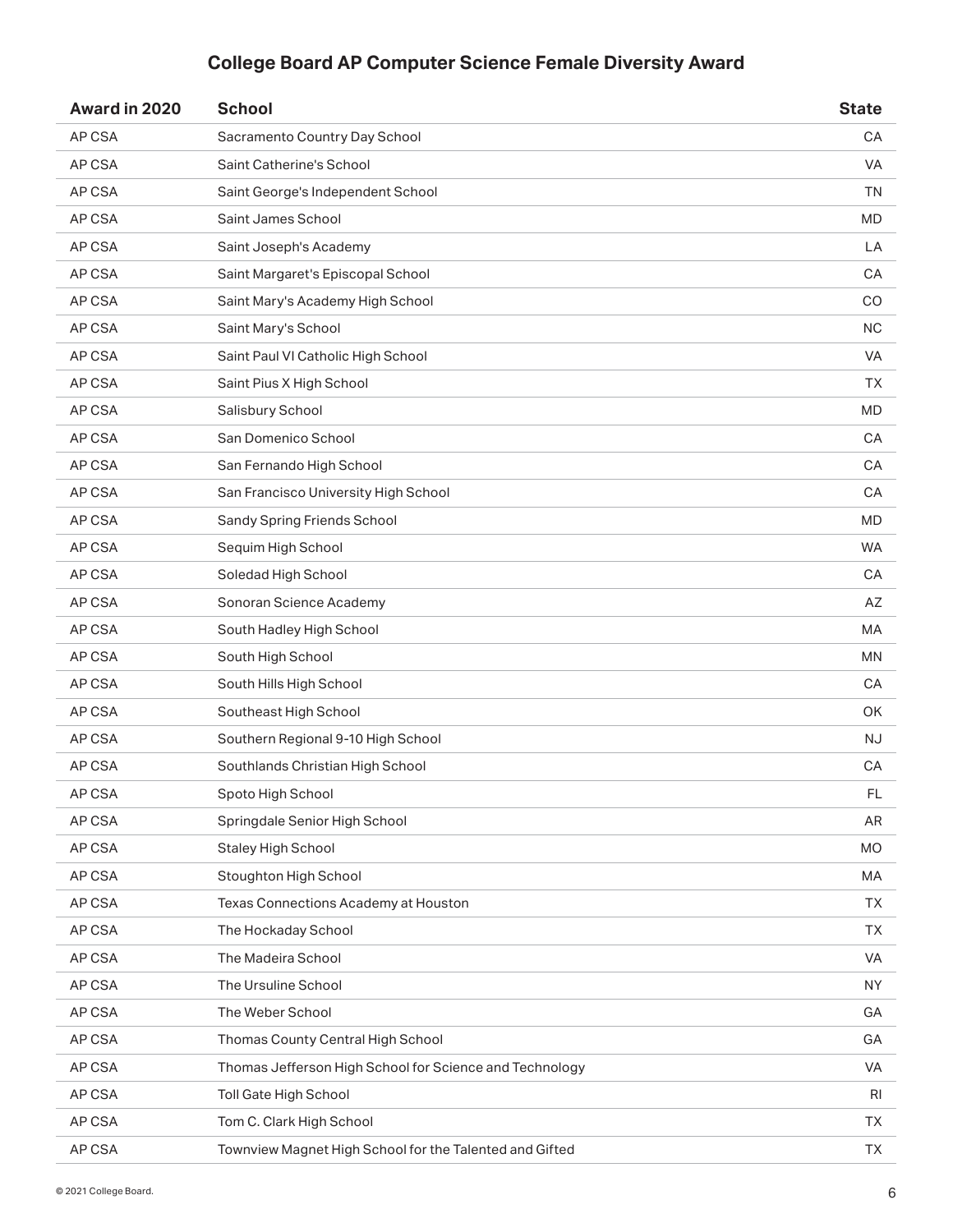| Award in 2020 | <b>School</b>                                | <b>State</b> |
|---------------|----------------------------------------------|--------------|
| AP CSA        | <b>Trinity Valley School</b>                 | <b>TX</b>    |
| AP CSA        | Urban Assembly Gateway School for Technology | <b>NY</b>    |
| AP CSA        | Valley Catholic High School                  | <b>OR</b>    |
| AP CSA        | Valley High School                           | KY           |
| AP CSA        | Villa Walsh Academy                          | <b>NJ</b>    |
| AP CSA        | Wade Hampton High School                     | <b>SC</b>    |
| AP CSA        | Washington Leadership Academy                | DC           |
| AP CSA        | Weslaco East High School                     | <b>TX</b>    |
| AP CSA        | West Shores High School                      | CA           |
| AP CSA        | <b>Westover School</b>                       | <b>CT</b>    |
| AP CSA        | Westridge School                             | CA           |
| AP CSA        | Westside High School                         | <b>NE</b>    |
| AP CSA        | Westside High School                         | GA           |
| AP CSA        | William T. McFatter Technical High School    | <b>FL</b>    |
| AP CSA        | Wilmer Amina Carter High School              | CA           |
| AP CSA        | Winthrop High School                         | <b>MA</b>    |
| AP CSA        | Woodbridge Senior High School                | <b>VA</b>    |
| AP CSA        | Woodrow Wilson High School                   | <b>TX</b>    |
| AP CSA        | Wyomissing Area High School                  | <b>PA</b>    |
| AP CSA        | Yeshiva University High School for Girls     | <b>NY</b>    |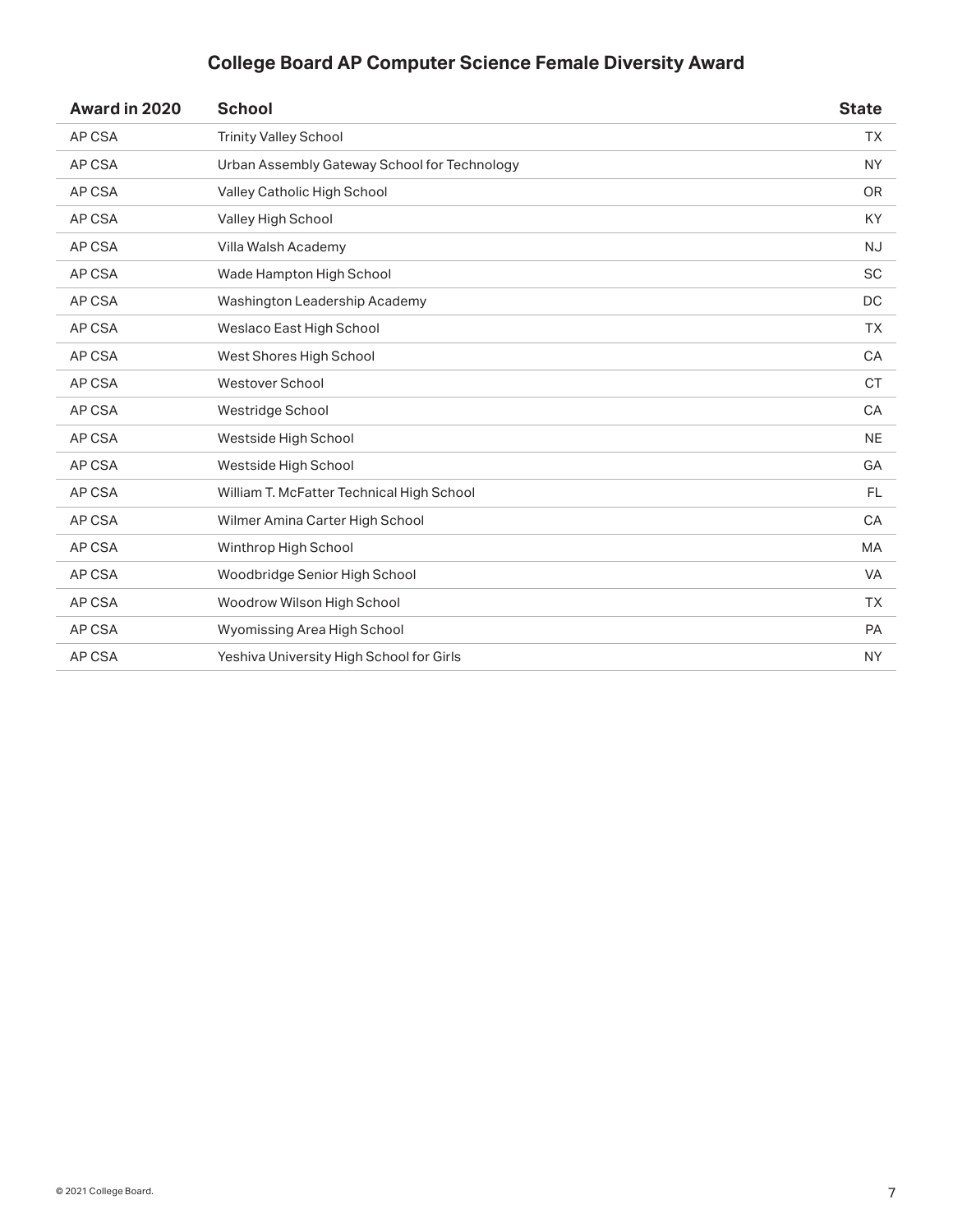| Award in 2020 | <b>School Name</b>                                              | <b>State</b>           |
|---------------|-----------------------------------------------------------------|------------------------|
| AP CSP        | 47 American Sign Language English Secondary School              | <b>NY</b>              |
| AP CSP        | A. B. Miller High School                                        | CA                     |
| AP CSP        | Aberdeen High School                                            | <b>MD</b>              |
| AP CSP        | Abraham Lincoln High School                                     | СA                     |
| AP CSP        | Academy for Character Education                                 | <b>OR</b>              |
| AP CSP        | Academy for Scholarship and Entrepreneurship                    | NY.                    |
| AP CSP        | Academy for Software Engineering                                | <b>NY</b>              |
| AP CSP        | Academy of Earth & Space Science                                | NJ                     |
| AP CSP        | Academy of Mount Saint Ursula                                   | <b>NY</b>              |
| AP CSP        | Academy of Our Lady of Mercy, Lauralton Hall                    | <b>CT</b>              |
| AP CSP        | Academy of the Holy Cross                                       | <b>MD</b>              |
| AP CSP        | Academy of The Holy Names                                       | <b>NY</b>              |
| AP CSP        | Aiea High School                                                | HI                     |
| AP CSP        | Airport High School                                             | MI                     |
| AP CSP        | Alabama School of Fine Arts                                     | AL                     |
| AP CSP        | <b>Albany Academies</b>                                         | <b>NY</b>              |
| AP CSP        | Alcott High School                                              | IL                     |
| AP CSP        | Alhambra High School                                            | CA                     |
| AP CSP        | All City Leadership Secondary School                            | <b>NY</b>              |
| AP CSP        | Alliance Renee & Meyer Luskin College-Ready Academy High School | CA                     |
| AP CSP        | Alliance Tennenbaum Family Technology High School               | СA                     |
| AP CSP        | Alma Bryant High School                                         | AL                     |
| AP CSP        | Amador Valley High School                                       | CA                     |
| AP CSP        | American Christian Academy                                      | AL                     |
| AP CSP        | American History High School                                    | $\mathsf{N}\mathsf{J}$ |
| AP CSP        | Amos Alonzo Stagg High School                                   | IL                     |
| AP CSP        | Anderson County High School                                     | KY.                    |
| AP CSP        | Anniston High School                                            | AL                     |
| AP CSP        | Ardmore High School                                             | AL                     |
| AP CSP        | Armwood High School                                             | FL.                    |
| AP CSP        | Arroyo High School                                              | CA                     |
| AP CSP        | Arthur & Polly Mays Conservatory of the Arts                    | FL.                    |
| AP CSP        | Asbury High School                                              | AL                     |
| AP CSP        | Asheville School                                                | $\sf NC$               |
| AP CSP        | Ashley Hall                                                     | SC                     |
| AP CSP        | <b>ASPIRA Early College High School</b>                         | IL.                    |
| AP CSP        | Aspire Benjamin Holt College Preparatory Academy                | CA                     |
| AP CSP        | Astor Collegiate Academy                                        | <b>NY</b>              |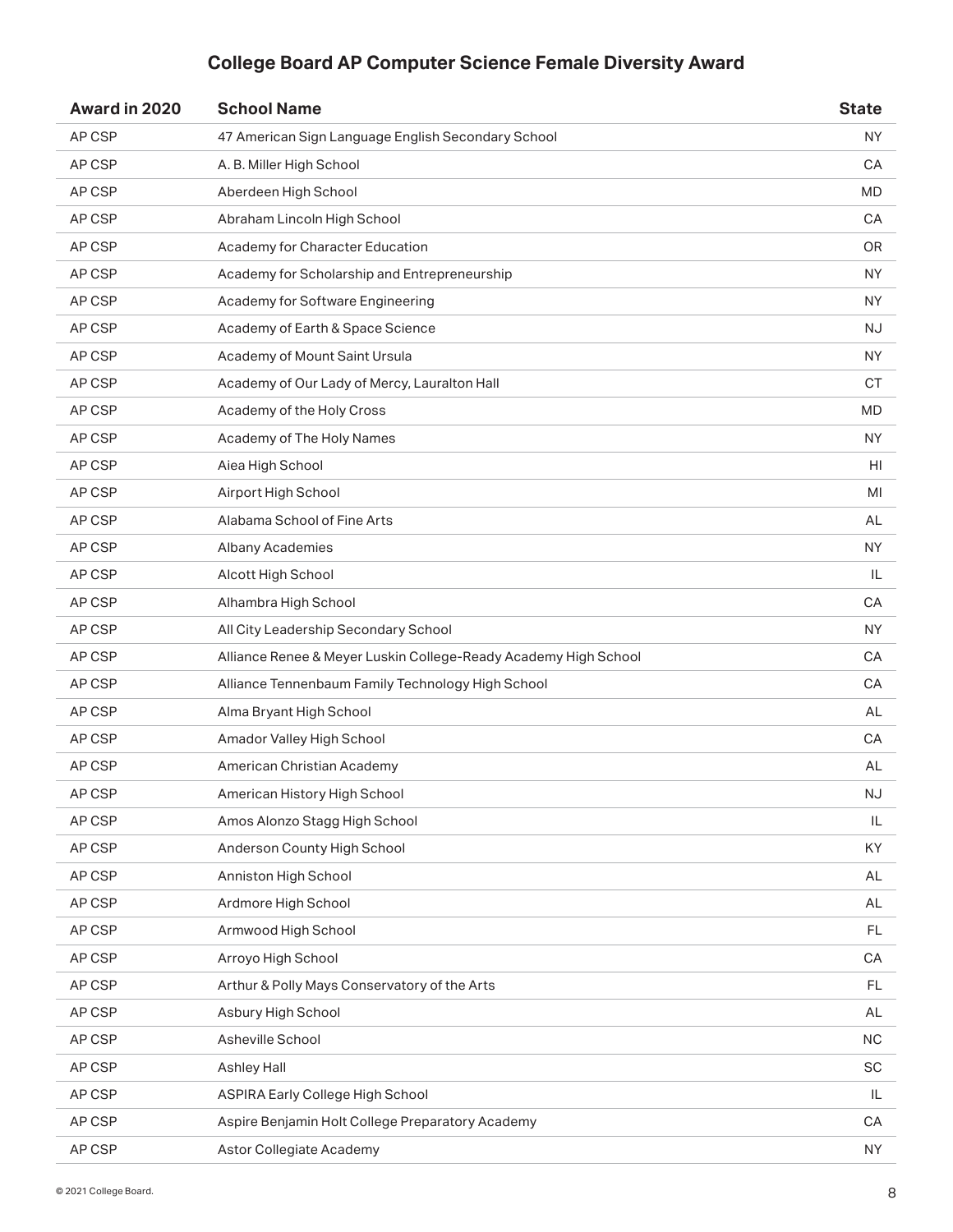| Award in 2020 | <b>School Name</b>                                       | <b>State</b> |
|---------------|----------------------------------------------------------|--------------|
| AP CSP        | Athens Academy                                           | GA           |
| AP CSP        | Atholton High School                                     | MD           |
| AP CSP        | Atlantic Technical High School                           | FL.          |
| AP CSP        | Auburn Mountainview High School                          | <b>WA</b>    |
| AP CSP        | Avant Garde Academy of Broward                           | FL.          |
| AP CSP        | B. B. Comer Memorial High School                         | AL           |
| AP CSP        | Bais Yaakov School for Girls                             | CA           |
| AP CSP        | <b>Baldwin Senior High School</b>                        | MI           |
| AP CSP        | Baltimore Polytechnic Institute                          | <b>MD</b>    |
| AP CSP        | <b>Bandys High School</b>                                | <b>NC</b>    |
| AP CSP        | <b>Barrington Community High School</b>                  | IL           |
| AP CSP        | Bartlesville High School                                 | <b>OK</b>    |
| AP CSP        | <b>BASIS Independent Silicon Valley</b>                  | CA           |
| AP CSP        | Bedford Academy High School                              | <b>NY</b>    |
| AP CSP        | <b>Belding Senior High School</b>                        | MI           |
| AP CSP        | Belfry High School                                       | KY           |
| AP CSP        | <b>Bellaire Senior High School</b>                       | TХ           |
| AP CSP        | <b>Belmont Preparatory High School</b>                   | <b>NY</b>    |
| AP CSP        | Bennett Mountain High School                             | ID           |
| AP CSP        | <b>Bethel High School</b>                                | VA           |
| AP CSP        | Bishop Manogue Catholic High School                      | NV.          |
| AP CSP        | Blythewood High School                                   | SC           |
| AP CSP        | Bob Jones High School                                    | AL           |
| AP CSP        | Boston International High School                         | МA           |
| AP CSP        | Boyd-Buchanan School                                     | TN           |
| AP CSP        | Boys and Girls High School                               | <b>NY</b>    |
| AP CSP        | <b>Braintree High School</b>                             | MA           |
| AP CSP        | <b>Brandon Hall School</b>                               | GA           |
| AP CSP        | <b>Briarcliff High School</b>                            | <b>NY</b>    |
| AP CSP        | <b>Bridgeport High School</b>                            | <b>WA</b>    |
| AP CSP        | <b>Brockton High School</b>                              | MA           |
| AP CSP        | Brooklyn Community High School for Excellence and Equity | <b>NY</b>    |
| AP CSP        | Brooklyn High School for Science and the Environment     | <b>NY</b>    |
| AP CSP        | Brooklyn High School of the Arts                         | <b>NY</b>    |
| AP CSP        | Brooklyn Studio Secondary School                         | NY.          |
| AP CSP        | Brooklyn Technical High School                           | <b>NY</b>    |
| AP CSP        | <b>Brooks School</b>                                     | МA           |
| AP CSP        | Bryan Station High School                                | KY           |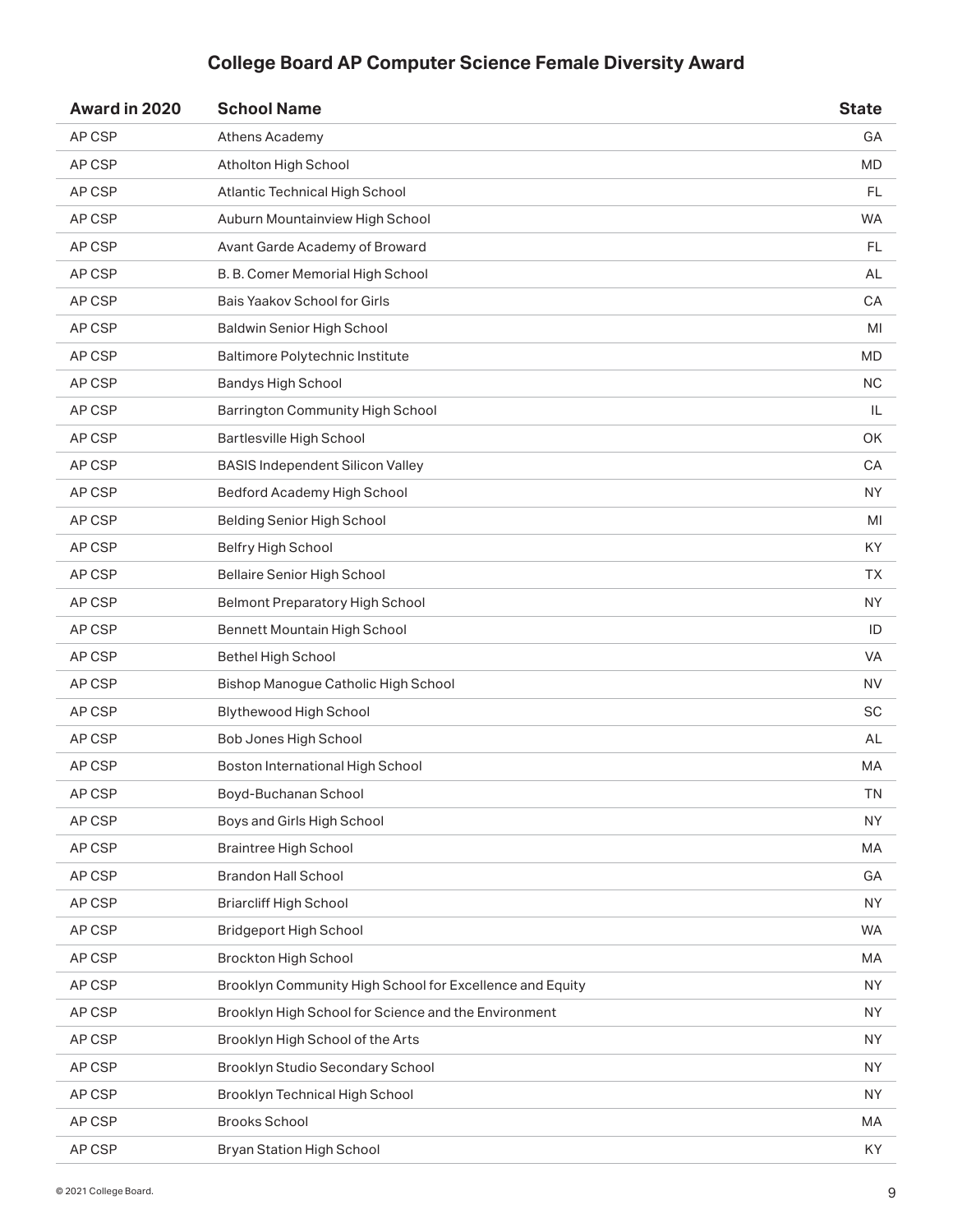| Award in 2020 | <b>School Name</b>                                                        | <b>State</b> |
|---------------|---------------------------------------------------------------------------|--------------|
| AP CSP        | <b>Buckhorn High School</b>                                               | AL           |
| AP CSP        | <b>Buffalo Academy of Sacred Heart</b>                                    | NY.          |
| AP CSP        | Buhach Colony High School                                                 | CA           |
| AP CSP        | Burlington Township High School                                           | <b>NJ</b>    |
| AP CSP        | Bushwick Leaders High School for Academic Excellence                      | <b>NY</b>    |
| AP CSP        | Butler Area Senior High School                                            | <b>PA</b>    |
| AP CSP        | Byram Hills High School                                                   | <b>NY</b>    |
| AP CSP        | C. E. King High School                                                    | TХ           |
| AP CSP        | C. K. McClatchy High School                                               | CA           |
| AP CSP        | Cabell-Midland High School                                                | <b>WV</b>    |
| AP CSP        | Cabrini High School                                                       | LA           |
| AP CSP        | Calabasas High School                                                     | CA           |
| AP CSP        | Calallen High School                                                      | TΧ.          |
| AP CSP        | California Academy of Mathematics and Science                             | CA           |
| AP CSP        | California School of the Arts - San Gabriel Valley                        | CA           |
| AP CSP        | Cambria Heights Academy                                                   | <b>NY</b>    |
| AP CSP        | Canterbury Collegiate Academy                                             | ТX           |
| AP CSP        | Canyon Springs High School and The Leadership and Law Preparatory Academy | <b>NV</b>    |
| AP CSP        | Capital High School                                                       | ID           |
| AP CSP        | Cardinal O'Hara High School                                               | <b>NY</b>    |
| AP CSP        | <b>Carlin Combined School</b>                                             | NV.          |
| AP CSP        | Caro High School                                                          | MI           |
| AP CSP        | Carondelet High School                                                    | СA           |
| AP CSP        | Carroll High School                                                       | AL           |
| AP CSP        | Carrollton Sacred Heart School                                            | FL           |
| AP CSP        | Centennial High School                                                    | <b>MD</b>    |
| AP CSP        | Centennial High School                                                    | CO           |
| AP CSP        | Center for Advanced Studies and Arts                                      | MI           |
| AP CSP        | Central Campus High School                                                | IA           |
| AP CSP        | Central High School                                                       | CT           |
| AP CSP        | Central High School                                                       | CO           |
| AP CSP        | Central Islip High School                                                 | <b>NY</b>    |
| AP CSP        | Central Park East High School                                             | <b>NY</b>    |
| AP CSP        | Cesar Chavez Academy High School                                          | MI           |
| AP CSP        | Chaffey High School                                                       | CA           |
| AP CSP        | Charles Herbert Flowers High School                                       | <b>MD</b>    |
| AP CSP        | Charles R. Drew Charter School                                            | GA           |
| AP CSP        | Charleston County School of the Arts                                      | SC           |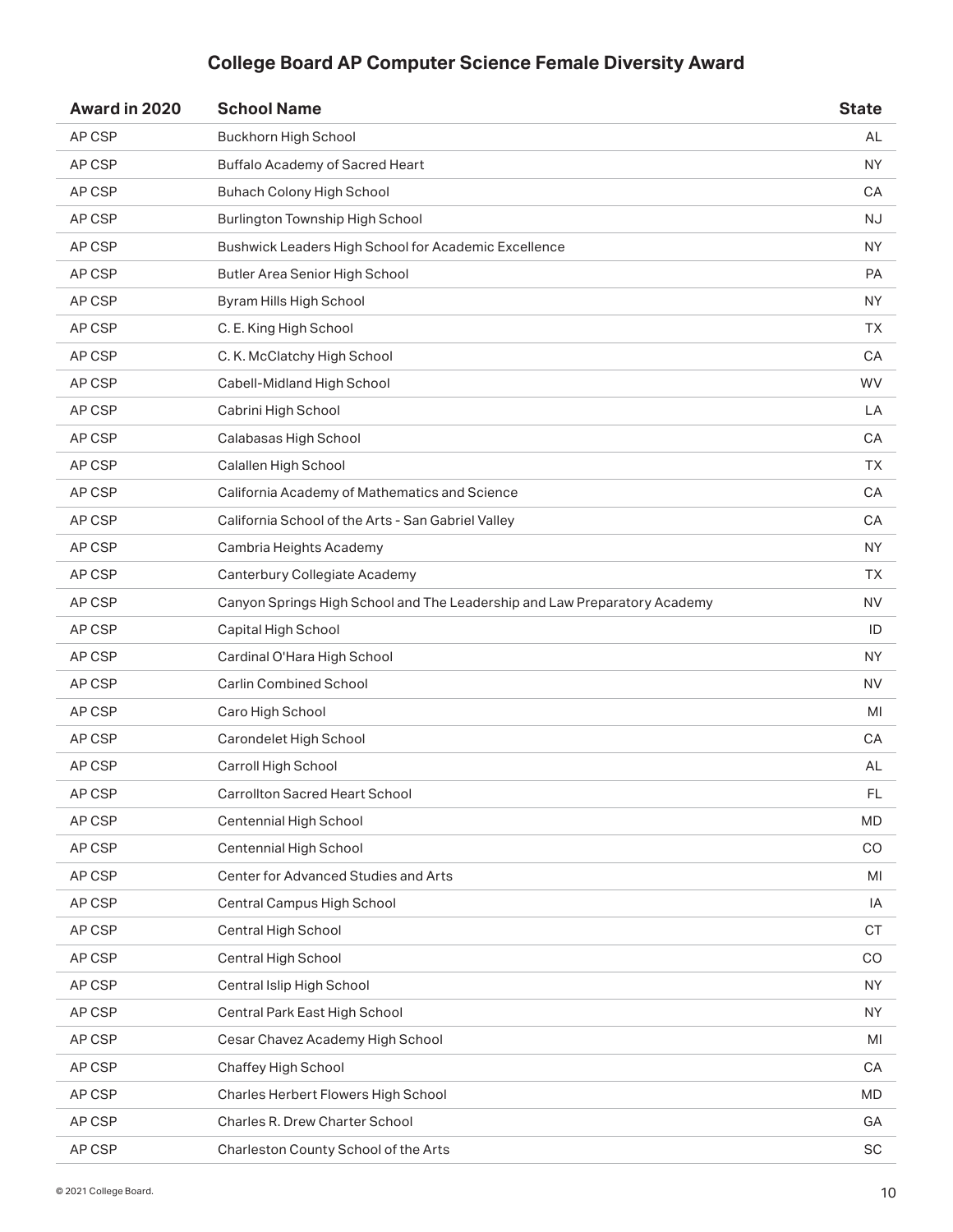| Award in 2020 | <b>School Name</b>                                  | <b>State</b> |
|---------------|-----------------------------------------------------|--------------|
| AP CSP        | Charleston High School                              | AR.          |
| AP CSP        | Chattanooga Girls Leadership Academy                | <b>TN</b>    |
| AP CSP        | Chattanooga School for Arts and Sciences            | <b>TN</b>    |
| AP CSP        | Cherry Creek High School                            | CO           |
| AP CSP        | Chestatee High School                               | GA           |
| AP CSP        | Cheyenne High School                                | OK.          |
| AP CSP        | Chicago Academy High School                         | IL           |
| AP CSP        | Childersburg High School                            | AL           |
| AP CSP        | Chinquapin Preparatory School                       | TΧ.          |
| AP CSP        | City of Knowledge School                            | CA           |
| AP CSP        | Clairemont High School                              | CA           |
| AP CSP        | Clara Barton High School                            | <b>NY</b>    |
| AP CSP        | Clarendon Hall                                      | <b>SC</b>    |
| AP CSP        | Clarksburg High School                              | <b>MD</b>    |
| AP CSP        | Cleveland High School for Digital Arts              | OH           |
| AP CSP        | Cleveland School of Science and Medicine            | OH           |
| AP CSP        | <b>Clewiston Christian School</b>                   | FL.          |
| AP CSP        | Clint ISD Early College Academy                     | <b>TX</b>    |
| AP CSP        | Clinton County High School                          | KY.          |
| AP CSP        | Clover High School                                  | <b>SC</b>    |
| AP CSP        | Coliseum College Prep Academy                       | СA           |
| AP CSP        | Collegiate Institute for Math And Science           | <b>NY</b>    |
| AP CSP        | Collegiate School of Medicine and Bioscience        | MO           |
| AP CSP        | Colorado Academy                                    | CO           |
| AP CSP        | Columbia High School                                | <b>MS</b>    |
| AP CSP        | Columbus School for Girls                           | OH           |
| AP CSP        | Community Charter School-Cambridge                  | MA           |
| AP CSP        | Conneaut Area Senior High School                    | PA           |
| AP CSP        | Connellsville Area Senior High School               | PA           |
| AP CSP        | <b>Constitution High School</b>                     | PA           |
| AP CSP        | Convent of the Sacred Heart                         | <b>CT</b>    |
| AP CSP        | Coral Shores High School                            | FL           |
| AP CSP        | Coretta Scott King Young Women's Leadership Academy | GA           |
| AP CSP        | Cornell High School                                 | PA           |
| AP CSP        | Coronado High School                                | CO.          |
| AP CSP        | <b>Creative Technologies Academy</b>                | MI           |
| AP CSP        | <b>Crescent School</b>                              | NY.          |
| AP CSP        | Cristo Rey Jesuit High School Twin City             | <b>MN</b>    |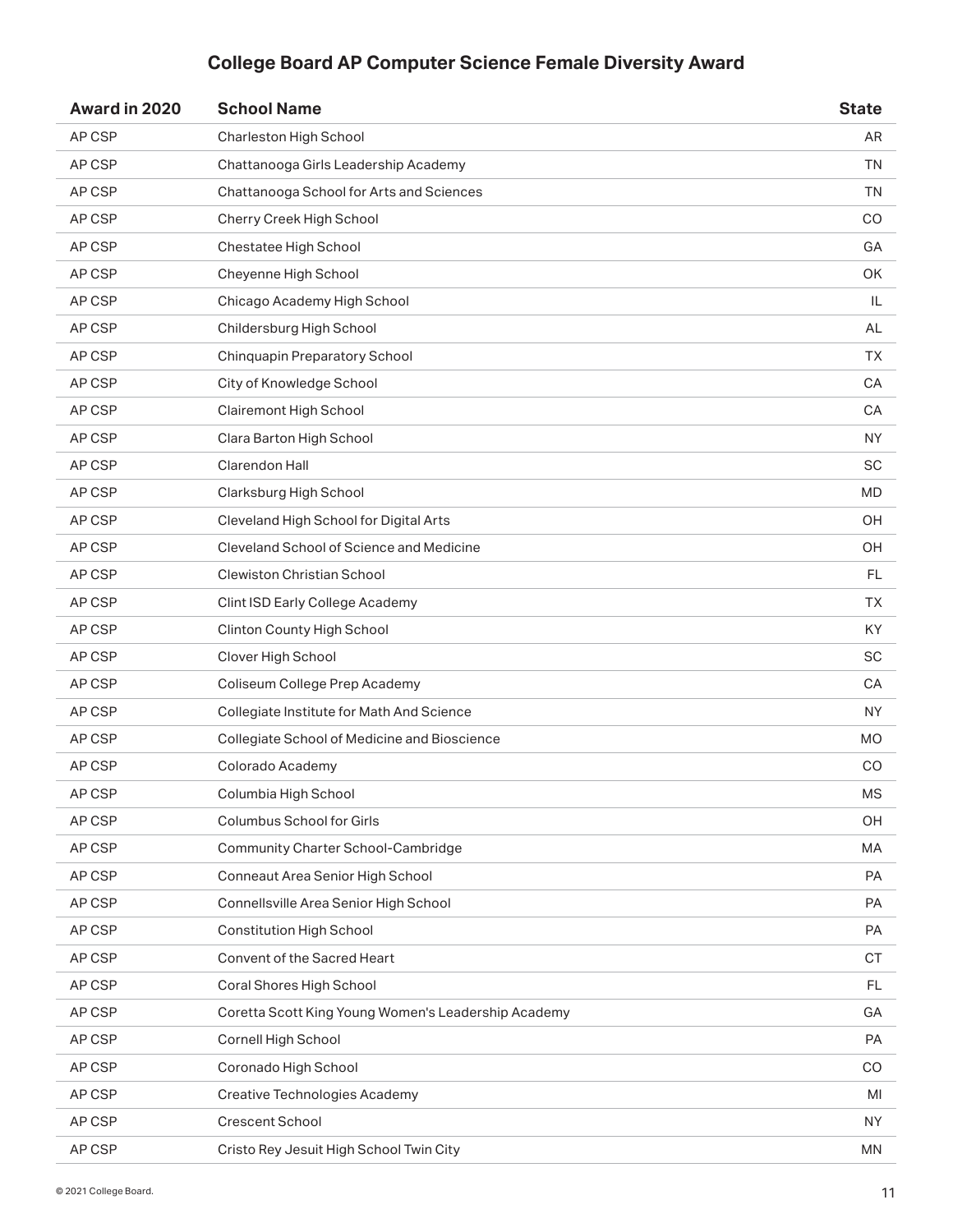| Award in 2020 | <b>School Name</b>                                             | <b>State</b> |
|---------------|----------------------------------------------------------------|--------------|
| AP CSP        | Critical Design and Gaming School at A. Hawkins High School    | CA           |
| AP CSP        | Cullman High School                                            | AL           |
| AP CSP        | Curie Metropolitan High School                                 | IL           |
| AP CSP        | Curtis High School                                             | NY.          |
| AP CSP        | Cutler Bay Senior High School                                  | FL           |
| AP CSP        | Cypress Creek High School                                      | ТX           |
| AP CSP        | <b>Cypress Hills Collegiate Preparatory School</b>             | <b>NY</b>    |
| AP CSP        | Dadeville High School                                          | AL           |
| AP CSP        | Damonte Ranch High School                                      | <b>NV</b>    |
| AP CSP        | De La Salle Institute                                          | IL           |
| AP CSP        | De Paul Catholic High School                                   | <b>NJ</b>    |
| AP CSP        | Decatur High School                                            | AL           |
| AP CSP        | Deer Lakes High School                                         | <b>PA</b>    |
| AP CSP        | Deerfield High School                                          | IL           |
| AP CSP        | Denham Springs Senior High School                              | LA           |
| AP CSP        | DePaul College Prep                                            | IL           |
| AP CSP        | Design and Architecture Senior High School                     | <b>FL</b>    |
| AP CSP        | Destrehan High School                                          | LA           |
| AP CSP        | Doane Academy                                                  | <b>NJ</b>    |
| AP CSP        | Dominican Academy                                              | <b>NY</b>    |
| AP CSP        | Doral Performing Arts and Entertainment Academy                | FL.          |
| AP CSP        | Dr. Earl J. Lennard High School                                | FL.          |
| AP CSP        | Drury High School                                              | МA           |
| AP CSP        | DSST: Montview High School                                     | CO           |
| AP CSP        | DSST: Cole High School                                         | CO           |
| AP CSP        | Duchesne Academy of the Sacred Heart                           | <b>NE</b>    |
| AP CSP        | Dulles High School                                             | <b>TX</b>    |
| AP CSP        | E. E. Smith High School                                        | <b>NC</b>    |
| AP CSP        | Eagle Landing Christian Academy                                | GA           |
| AP CSP        | Earl Wooster High School                                       | <b>NV</b>    |
| AP CSP        | East Allegheny High School                                     | PA           |
| AP CSP        | East Career and Technical Academy                              | <b>NV</b>    |
| AP CSP        | East Hartford High School                                      | <b>CT</b>    |
| AP CSP        | East Limestone High School                                     | AL           |
| AP CSP        | East Los Angeles Performing Arts Academy at Torres High School | CA           |
| AP CSP        | East New York Family Academy                                   | <b>NY</b>    |
| AP CSP        | East Rowan High School                                         | <b>NC</b>    |
| AP CSP        | East Side High School                                          | NJ           |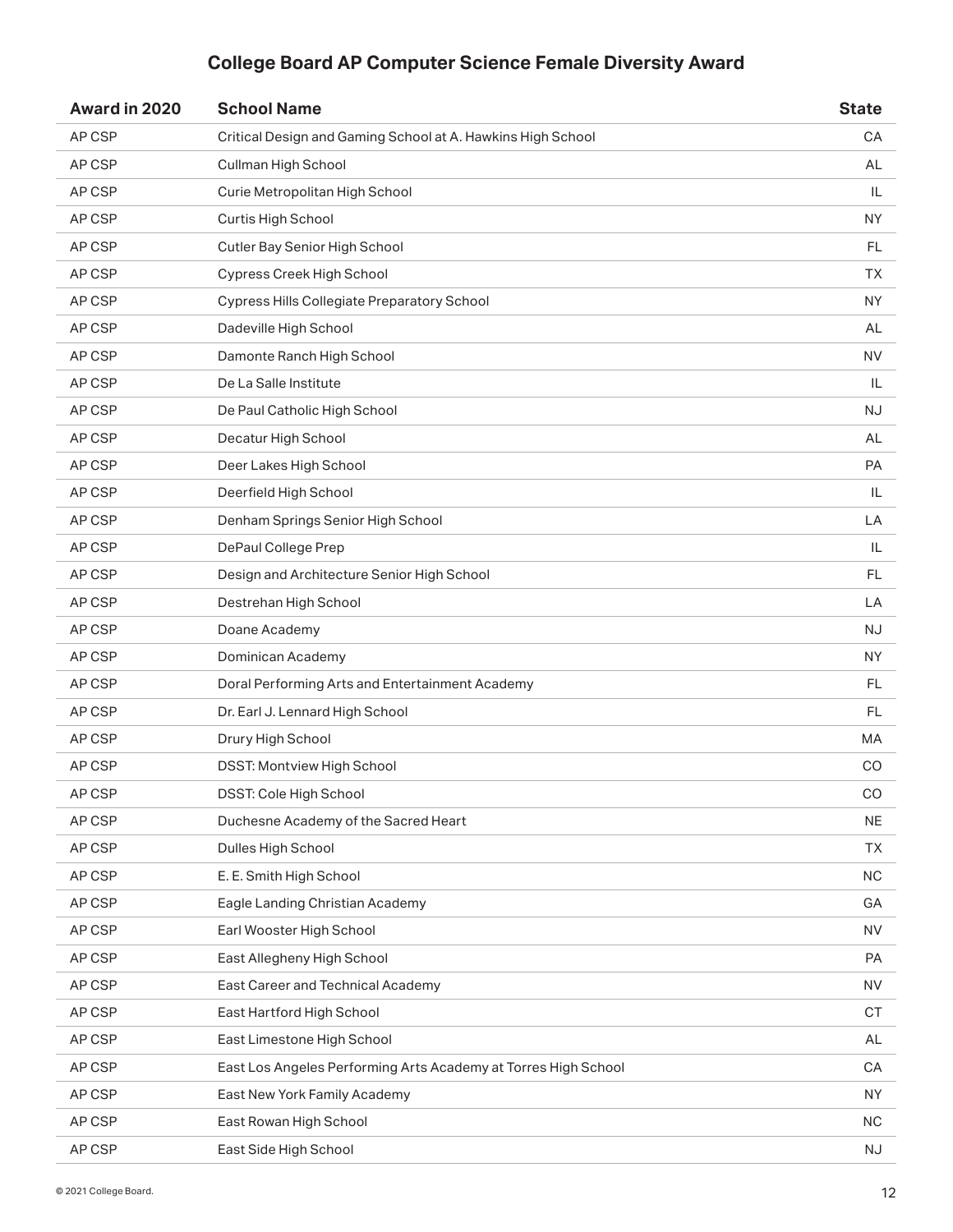| Award in 2020 | <b>School Name</b>                                  | <b>State</b> |
|---------------|-----------------------------------------------------|--------------|
| AP CSP        | East West School of International Studies           | <b>NY</b>    |
| AP CSP        | East Williamsburg Scholars Academy                  | <b>NY</b>    |
| AP CSP        | Eastern Technical High School                       | <b>MD</b>    |
| AP CSP        | Eastlake High School                                | <b>TX</b>    |
| AP CSP        | Easton Area High School                             | PA           |
| AP CSP        | Eastside High School                                | CA           |
| AP CSP        | Edgewater High School                               | FL           |
| AP CSP        | Edgewood Senior High School                         | <b>MD</b>    |
| AP CSP        | Edsel Ford High School                              | MI           |
| AP CSP        | Eleanor Roosevelt High School                       | ΝY           |
| AP CSP        | Elite Scholars Academy                              | GA           |
| AP CSP        | Elkins High School                                  | <b>WV</b>    |
| AP CSP        | Elko High School                                    | <b>NV</b>    |
| AP CSP        | Ellendale Public High School                        | ND.          |
| AP CSP        | Eman Schools                                        | IN           |
| AP CSP        | Episcopal Academy                                   | PA           |
| AP CSP        | Episcopal School of Los Angeles                     | CA           |
| AP CSP        | Eric Solorio Academy High School                    | IL           |
| AP CSP        | Estes Park High School                              | CO           |
| AP CSP        | Evans High School                                   | <b>FL</b>    |
| AP CSP        | Excel High School                                   | МA           |
| AP CSP        | Expeditionary Learning School for Community Leaders | <b>NY</b>    |
| AP CSP        | <b>Fairmont Preparatory Academy</b>                 | CA           |
| AP CSP        | Fauquier High School                                | VA           |
| AP CSP        | Fayette County High School                          | AL           |
| AP CSP        | Fife High School                                    | <b>WA</b>    |
| AP CSP        | Fiorello H. LaGuardia High School                   | <b>NY</b>    |
| AP CSP        | First Colonial High School                          | <b>VA</b>    |
| AP CSP        | Fitchburg High School                               | MA           |
| AP CSP        | Flint River Academy, Inc.                           | GA           |
| AP CSP        | Flintridge Sacred Heart Academy                     | CA           |
| AP CSP        | Floyd E. Kellam High School                         | VA           |
| AP CSP        | Fontbonne Hall Academy                              | <b>NY</b>    |
| AP CSP        | Fordham High School of Arts                         | <b>NY</b>    |
| AP CSP        | Forest Hills Northern High School                   | MI           |
| AP CSP        | Fort Worth Christian School                         | <b>TX</b>    |
| AP CSP        | Founders Academy Public Charter School              | <b>NH</b>    |
| AP CSP        | <b>Francis Marion School</b>                        | AL           |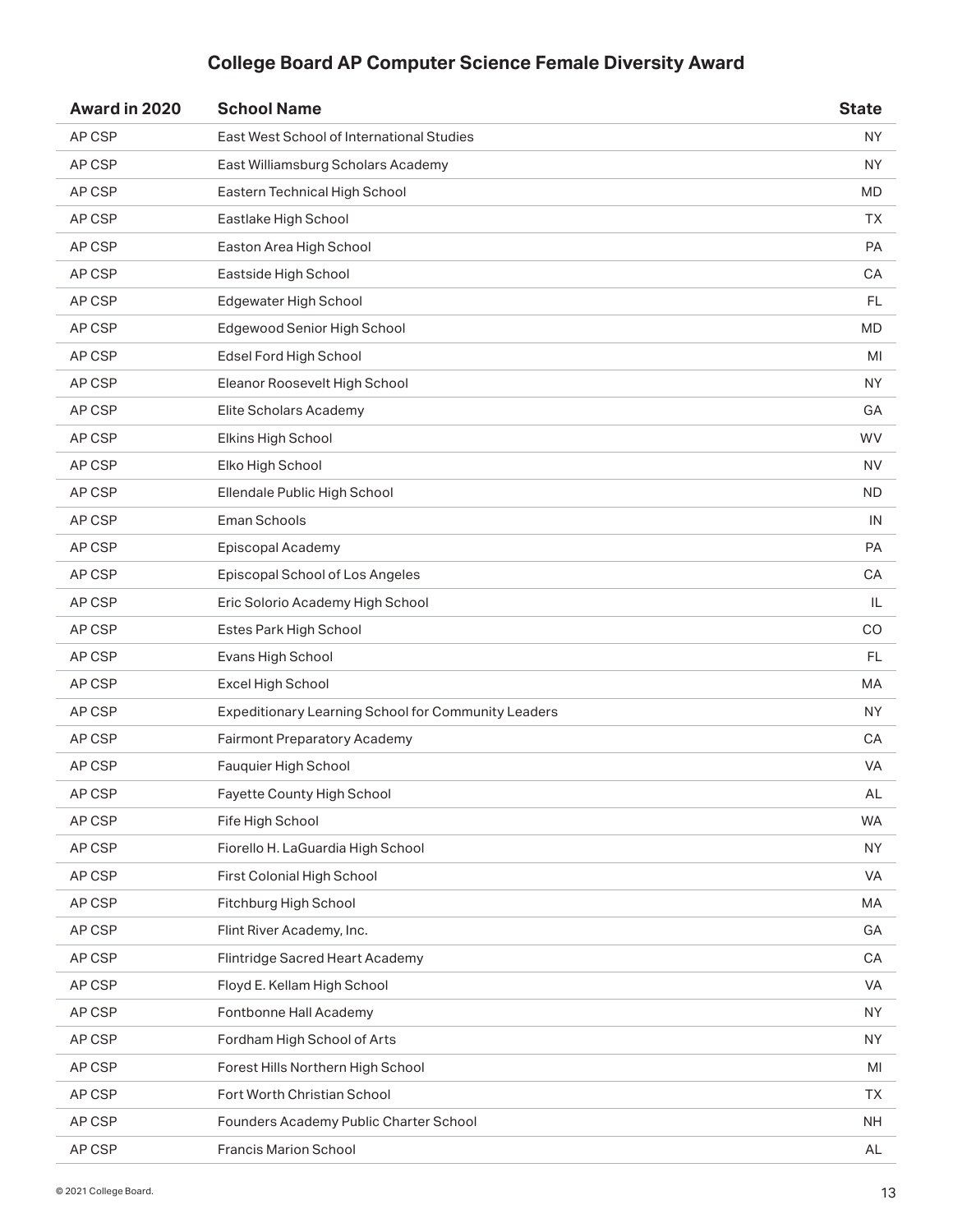| Award in 2020 | <b>School Name</b>                                  | <b>State</b> |
|---------------|-----------------------------------------------------|--------------|
| AP CSP        | Frank Cody High School                              | MI           |
| AP CSP        | Frank Sinatra High School of the Arts               | NY.          |
| AP CSP        | Frederick A. Douglass High School                   | LA           |
| AP CSP        | Frederick Douglass Academy                          | NY.          |
| AP CSP        | Frederick Douglass High School                      | KY           |
| AP CSP        | Frederick Law Olmsted School                        | NY.          |
| AP CSP        | Freehold Township High School                       | <b>NJ</b>    |
| AP CSP        | Fremont Academy of Engineering and Design           | СA           |
| AP CSP        | Fremont Christian High School                       | CA           |
| AP CSP        | French Settlement High School                       | LA           |
| AP CSP        | Friday Harbor High School                           | <b>WA</b>    |
| AP CSP        | Fruita Monument High School                         | CO           |
| AP CSP        | G. Holmes Braddock High School                      | FL           |
| AP CSP        | Galileo Academy of Science and Technology           | CA           |
| AP CSP        | Garrett Morgan School of Engineering and Innovation | OH           |
| AP CSP        | <b>Garrison Forest School</b>                       | <b>MD</b>    |
| AP CSP        | Gaynor McCown Expeditionary Learning School         | NY.          |
| AP CSP        | George Washington High School                       | <b>WV</b>    |
| AP CSP        | German International School of Silicon Valley       | СA           |
| AP CSP        | Gilmer High School                                  | <b>TX</b>    |
| AP CSP        | Glacier High School Charter                         | СA           |
| AP CSP        | Glenelg High School                                 | <b>MD</b>    |
| AP CSP        | <b>Global Learning Collaborative</b>                | NY.          |
| AP CSP        | Golden Valley High School                           | CA           |
| AP CSP        | Goodpasture Christian School                        | TN           |
| AP CSP        | Grapevine Senior High School                        | <b>TX</b>    |
| AP CSP        | Greater Latrobe Senior High School                  | PA           |
| AP CSP        | Greater Lowell Technical High School                | МA           |
| AP CSP        | Greene County Technical High School                 | AR           |
| AP CSP        | Greenhills School                                   | MI           |
| AP CSP        | Greensboro High School                              | AL           |
| AP CSP        | Gregorio Luperon High School                        | <b>NY</b>    |
| AP CSP        | Grier School                                        | PA           |
| AP CSP        | Grove High School                                   | OK           |
| AP CSP        | Hale County High School                             | AL           |
| AP CSP        | Haleyville High School                              | AL           |
| AP CSP        | Hamburg High School                                 | AR           |
| AP CSP        | Hamilton High School                                | TN           |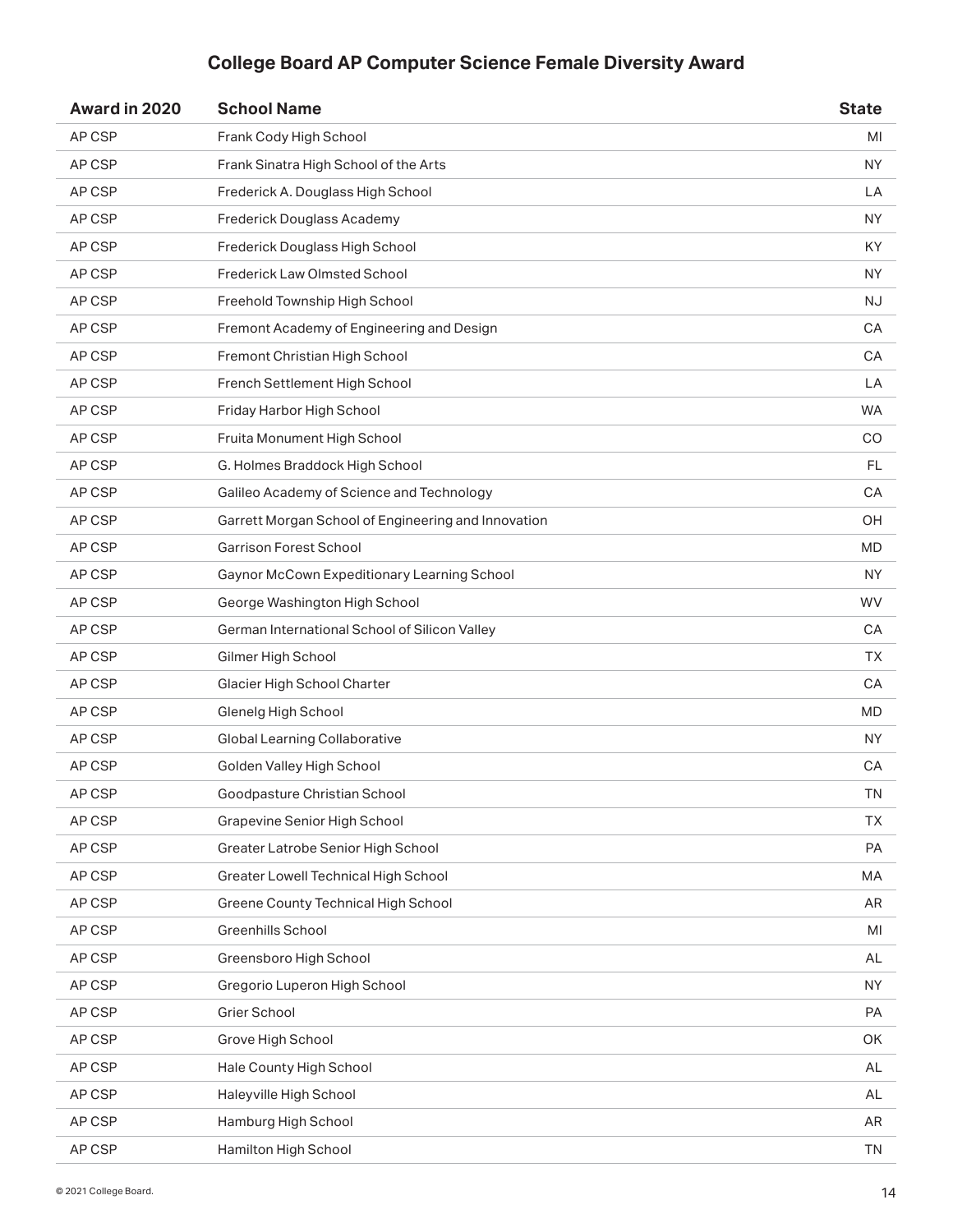| Award in 2020 | <b>School Name</b>                                                | <b>State</b> |
|---------------|-------------------------------------------------------------------|--------------|
| AP CSP        | Hammond High School                                               | <b>MD</b>    |
| AP CSP        | Hampden Academy                                                   | ME           |
| AP CSP        | Hampden Charter School of Science - West                          | MA           |
| AP CSP        | Hanover Senior High School                                        | <b>PA</b>    |
| AP CSP        | Harbor Beach Community High School                                | MI           |
| AP CSP        | Harding University High School                                    | NC.          |
| AP CSP        | Hardy Williams Academy Mastery Charter School                     | PA           |
| AP CSP        | Harmony School of Discovery - Houston                             | TХ           |
| AP CSP        | Harmony School of Innovation Katy                                 | ТX           |
| AP CSP        | Harrisonburg High School                                          | <b>VA</b>    |
| AP CSP        | Harry S. Truman High School                                       | <b>NY</b>    |
| AP CSP        | Hauser High School                                                | IN           |
| AP CSP        | Havelock High School                                              | <b>NC</b>    |
| AP CSP        | Haynes Academy for Advanced Studies                               | LA           |
| AP CSP        | Health Careers High School                                        | ТX           |
| AP CSP        | Health Opportunities High School                                  | <b>NY</b>    |
| AP CSP        | Henderson County High School                                      | KY           |
| AP CSP        | Henry E. Lackey High School                                       | <b>MD</b>    |
| AP CSP        | Henry Ford Academy                                                | MI           |
| AP CSP        | Henry M. Gunn High School                                         | CA           |
| AP CSP        | Herbert H. Lehman High School                                     | NY.          |
| AP CSP        | Heritage Junior High School                                       | MI           |
| AP CSP        | High School for Construction Trades, Engineering and Architecture | NY.          |
| AP CSP        | High School for Health Professions and Human Services             | NY.          |
| AP CSP        | High School for Law and Public Service                            | <b>NY</b>    |
| AP CSP        | High School for Leadership and Public Service                     | <b>NY</b>    |
| AP CSP        | High School of Fashion Industries                                 | NY.          |
| AP CSP        | <b>High School of Health Sciences</b>                             | WI           |
| AP CSP        | High School of Hospitality Management                             | NY.          |
| AP CSP        | High School of the Future                                         | PA           |
| AP CSP        | Highland Park High School                                         | IL.          |
| AP CSP        | Hillcrest High School                                             | <b>NY</b>    |
| AP CSP        | Hillel Academy of Pittsburgh                                      | PA           |
| AP CSP        | Hillside New Tech High School                                     | <b>NC</b>    |
| AP CSP        | Hmong American Peace Academy                                      | WI           |
| AP CSP        | Hobbs High School                                                 | <b>NM</b>    |
| AP CSP        | Hood River Valley High School                                     | OR.          |
| AP CSP        | Hope of Detroit Academy Middle High School                        | MI           |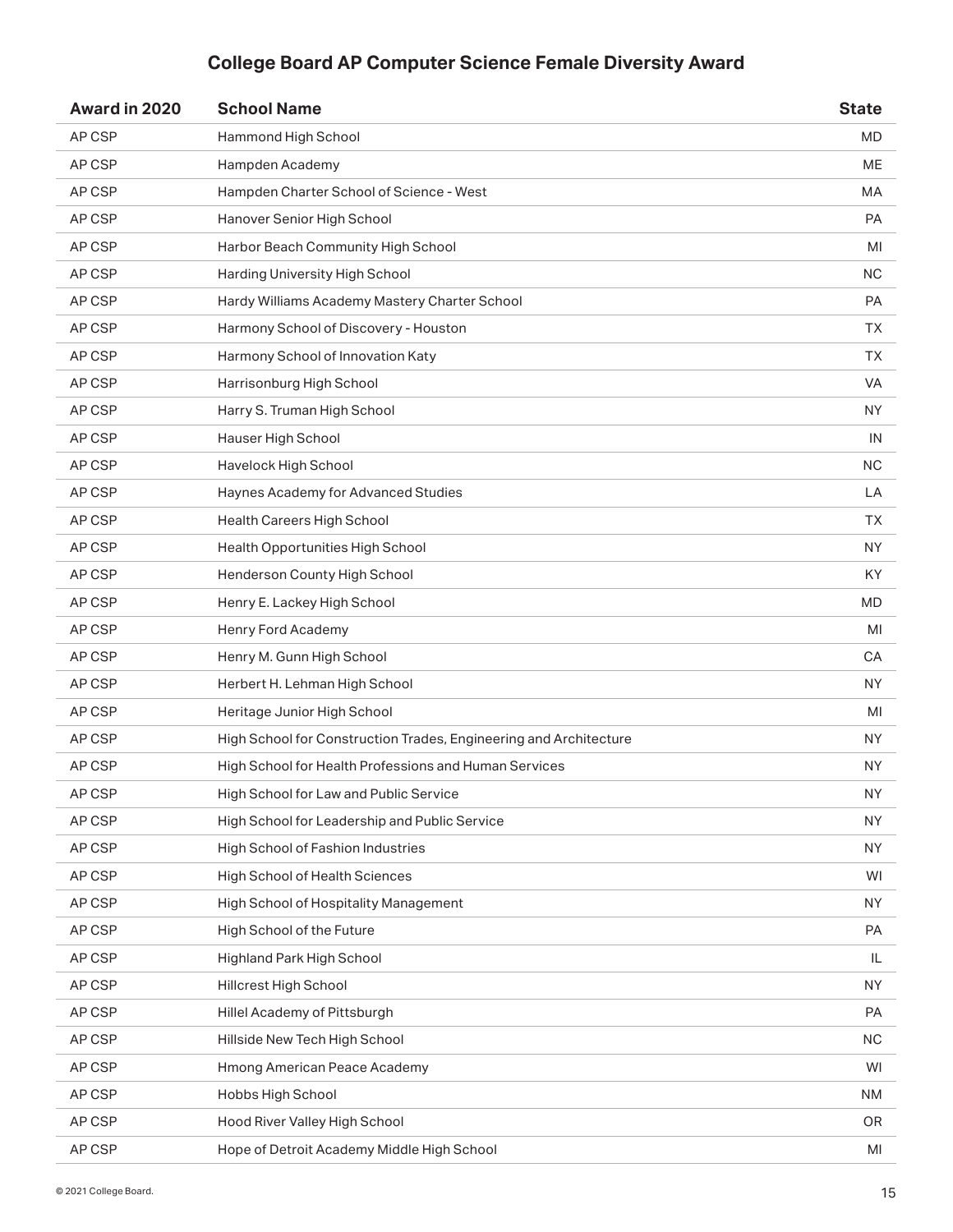| Award in 2020 | <b>School Name</b>                                | <b>State</b> |
|---------------|---------------------------------------------------|--------------|
| AP CSP        | <b>Hopewell Academy</b>                           | <b>NC</b>    |
| AP CSP        | Horizon Prep School                               | CA           |
| AP CSP        | Houlton High School                               | <b>ME</b>    |
| AP CSP        | Houston High School                               | <b>TN</b>    |
| AP CSP        | Howard High School                                | <b>MD</b>    |
| AP CSP        | Howell Cheney Technical High School               | СT           |
| AP CSP        | Humanities Preparatory Academy                    | <b>NY</b>    |
| AP CSP        | Huntington Park High School                       | СA           |
| AP CSP        | Idea Academy-Pharr                                | <b>TX</b>    |
| AP CSP        | <b>IDEA McAllen College Preparatory</b>           | TХ           |
| AP CSP        | IDEA North Mission College Preparatory            | <b>TX</b>    |
| AP CSP        | <b>IDEA Riverview College Preparatory</b>         | <b>TX</b>    |
| AP CSP        | <b>IDEA Weslaco College Prep</b>                  | TΧ.          |
| AP CSP        | IM Terrell Academy for STEM and VPA               | ТX           |
| AP CSP        | <b>IMG Academy</b>                                | <b>FL</b>    |
| AP CSP        | Immaculate Heart High School and Middle School    | CA           |
| AP CSP        | Impact Academy of Arts and Technology             | CA           |
| AP CSP        | Incarnate Word Academy                            | <b>TX</b>    |
| AP CSP        | Independence High School                          | OH           |
| AP CSP        | Information Technology High School                | <b>NY</b>    |
| AP CSP        | Innovation Design Entrepreneurship Academy        | ТX           |
| AP CSP        | Institute of Notre Dame                           | MD           |
| AP CSP        | In-Tech Academy Middle High School 368            | NY.          |
| AP CSP        | International High School                         | <b>NJ</b>    |
| AP CSP        | International High School at Prospect Heights     | <b>NY</b>    |
| AP CSP        | <b>International School</b>                       | <b>WA</b>    |
| AP CSP        | International School of Minnesota                 | MN           |
| AP CSP        | Irma Lerma Rangel Young Women's Leadership School | <b>TX</b>    |
| AP CSP        | <b>Islamic Foundation School</b>                  | IL           |
| AP CSP        | It Takes a Village Academy                        | <b>NY</b>    |
| AP CSP        | J. B. Alexander High School                       | <b>TX</b>    |
| AP CSP        | Jackson High School                               | AL           |
| AP CSP        | Jamaica Gateway to the Sciences                   | NY.          |
| AP CSP        | James A. Garfield High School                     | CA           |
| AP CSP        | James B. Castle High School                       | HI           |
| AP CSP        | James Island Charter High School                  | <b>SC</b>    |
| AP CSP        | Jefferson Township High School                    | NJ.          |
| AP CSP        | John Marshall School of Information Technology    | OH           |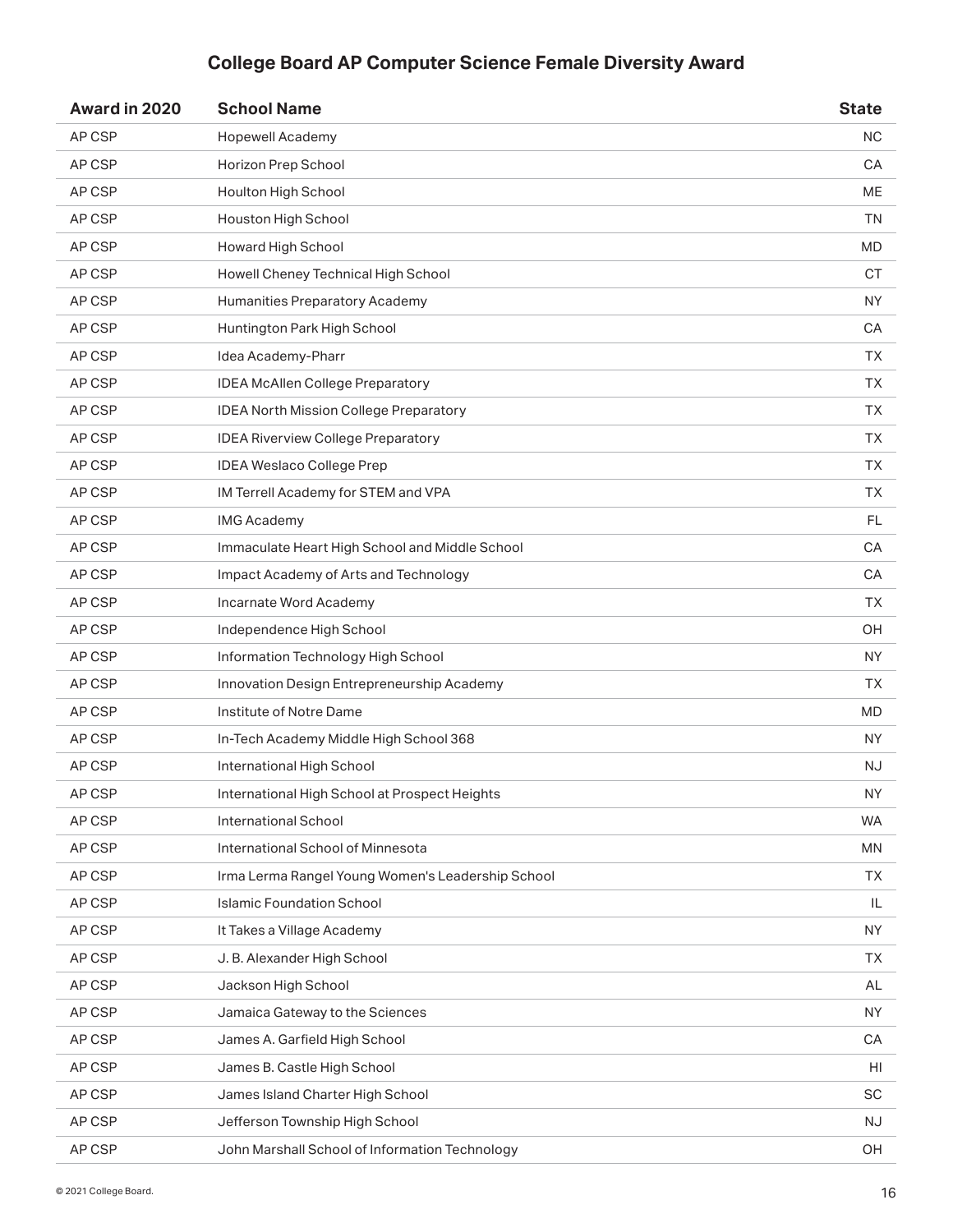| Award in 2020 | <b>School Name</b>                                    | <b>State</b> |
|---------------|-------------------------------------------------------|--------------|
| AP CSP        | Johnson Creek High School                             | WI           |
| AP CSP        | Jones College Preparatory                             | IL           |
| AP CSP        | Juan Rodriguez Cabrillo High School                   | CA           |
| AP CSP        | Juanita Sanchez Ed Complex                            | RI           |
| AP CSP        | Kalkaska High School                                  | MI           |
| AP CSP        | Kea'Au High School                                    | HI           |
| AP CSP        | Kearny School of Biomedical Science and Technology    | CA           |
| AP CSP        | Kelly Walsh High School                               | <b>WY</b>    |
| AP CSP        | Kent County High School                               | <b>MD</b>    |
| AP CSP        | Kent School                                           | <b>CT</b>    |
| AP CSP        | Keystone Heights Junior-Senior High School            | <b>FL</b>    |
| AP CSP        | Kingsford High School                                 | MI           |
| AP CSP        | Kingston High School                                  | <b>NY</b>    |
| AP CSP        | <b>KIPP Austin Collegiate</b>                         | <b>TX</b>    |
| AP CSP        | KIPP Columbus High School                             | OH           |
| AP CSP        | KIPP DC: College Preparatory                          | DC           |
| AP CSP        | KIPP GCP Pride High School                            | <b>NC</b>    |
| AP CSP        | KIPP Generations High School                          | <b>TX</b>    |
| AP CSP        | KIPP King Collegiate High School                      | CA           |
| AP CSP        | KIPP Nashville Collegiate High School                 | <b>TN</b>    |
| AP CSP        | KIPP Navigate College Prep                            | CA           |
| AP CSP        | KIPP Northeast College Preparatory                    | <b>TX</b>    |
| AP CSP        | KIPP San Jose Collegiate                              | CA           |
| AP CSP        | KIPP Sunnyside High School                            | <b>TX</b>    |
| AP CSP        | KIPP Tulsa University Prep High School                | OK           |
| AP CSP        | Kirby High School                                     | AR           |
| AP CSP        | Kirtland High School                                  | OH           |
| AP CSP        | Kittatinny Regional High School                       | <b>NJ</b>    |
| AP CSP        | Knott County Central High School                      | KY           |
| AP CSP        | L. A. Webber Middle High School                       | <b>NY</b>    |
| AP CSP        | La Plata High School                                  | <b>MD</b>    |
| AP CSP        | Laboratory School of Finance and Technology: MSHS 223 | <b>NY</b>    |
| AP CSP        | LaGrange Academy                                      | GA           |
| AP CSP        | Lake Center Christian School                          | OH           |
| AP CSP        | Lake City Community School                            | CO           |
| AP CSP        | Lake City High School                                 | MI           |
| AP CSP        | Lake Placid High School                               | FL           |
| AP CSP        | Lakeland High School                                  | MI           |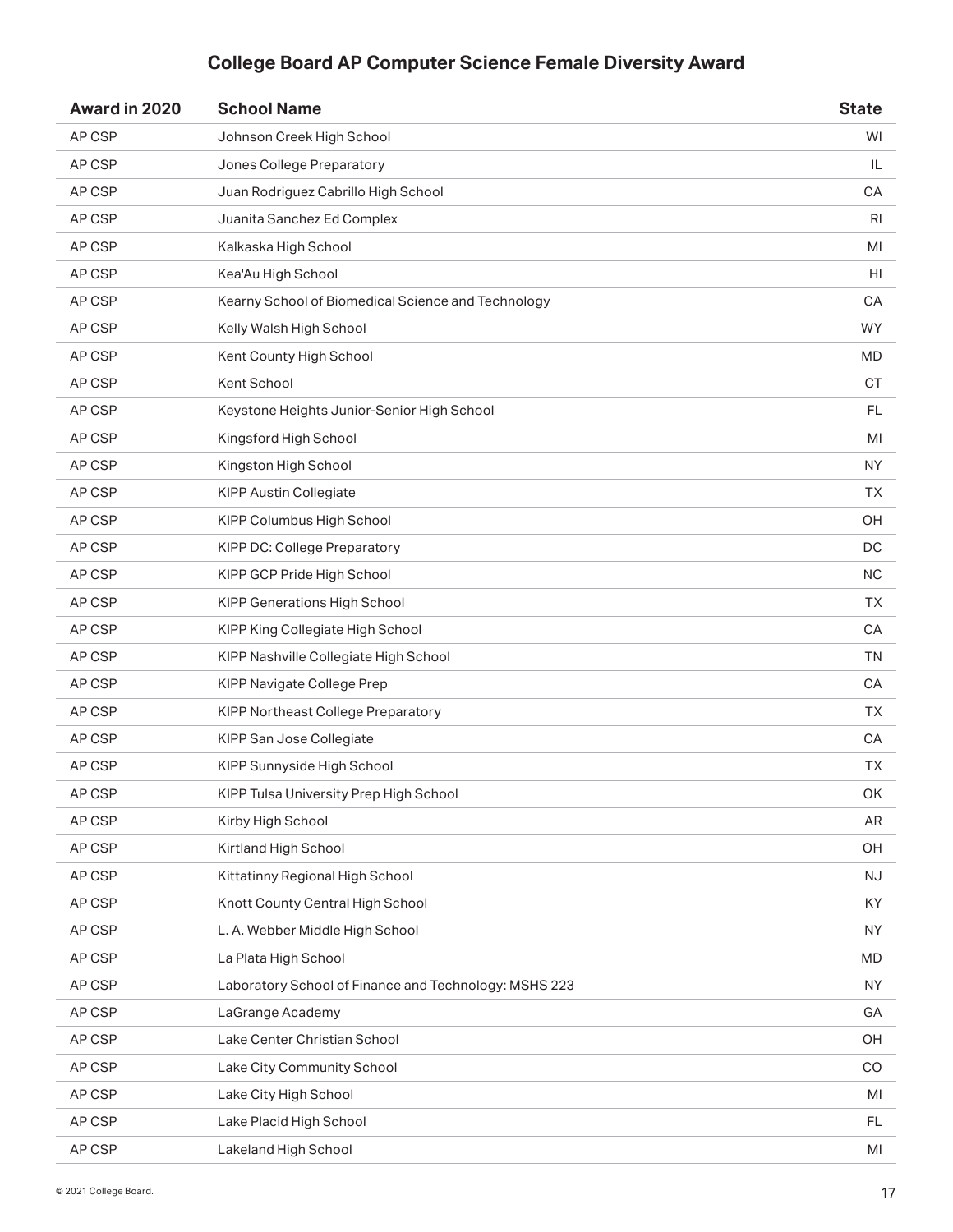| Award in 2020 | <b>School Name</b>                      | <b>State</b> |
|---------------|-----------------------------------------|--------------|
| AP CSP        | Lakeview Technology Academy             | WI           |
| AP CSP        | Lakewood High School                    | CA           |
| AP CSP        | Lancaster High School                   | <b>TX</b>    |
| AP CSP        | Lancaster High School                   | CA           |
| AP CSP        | Lander Valley High School               | <b>WY</b>    |
| AP CSP        | Lane Technical High School              | IL           |
| AP CSP        | Lanier Senior High School               | AL           |
| AP CSP        | Las Vegas Academy of The Arts           | <b>NV</b>    |
| AP CSP        | Leesville Road High School              | <b>NC</b>    |
| AP CSP        | Leilehua High School                    | HI           |
| AP CSP        | Leland High School                      | CA           |
| AP CSP        | Lexington High School                   | MA           |
| AP CSP        | Liberty High School                     | <b>SC</b>    |
| AP CSP        | Lincoln High School                     | <b>NE</b>    |
| AP CSP        | Lincoln High School                     | AR           |
| AP CSP        | Little Rock Christian Academy           | AR           |
| AP CSP        | Littlerock High School                  | CA           |
| AP CSP        | Live Oak High School                    | LA           |
| AP CSP        | Longleaf School of the Arts             | <b>NC</b>    |
| AP CSP        | Lonoke High School                      | AR           |
| AP CSP        | Lower Cape May Region High School       | NJ.          |
| AP CSP        | Loyola Academy                          | IL           |
| AP CSP        | Lucy Craft Laney High School            | GA           |
| AP CSP        | Lyme Central School                     | NY.          |
| AP CSP        | Lynbrook High School                    | CA           |
| AP CSP        | Lynnfield High School                   | MA           |
| AP CSP        | Ma'Ayanot Yeshiva High School for Girls | NJ           |
| AP CSP        | Madison County High School              | AL           |
| AP CSP        | Magnificat High School                  | OH           |
| AP CSP        | Mallard Creek High School               | <b>NC</b>    |
| AP CSP        | Manhattan Center for Science and Math   | <b>NY</b>    |
| AP CSP        | Manhattan Village Academy               | <b>NY</b>    |
| AP CSP        | Manor New Technology High School        | <b>TX</b>    |
| AP CSP        | Manual Arts Senior High School          | CA           |
| AP CSP        | Marblehead High School                  | MA           |
| AP CSP        | Mardela Middle and High School          | <b>MD</b>    |
| AP CSP        | Marie Curie High School                 | <b>NY</b>    |
| AP CSP        | Marion High School                      | IN           |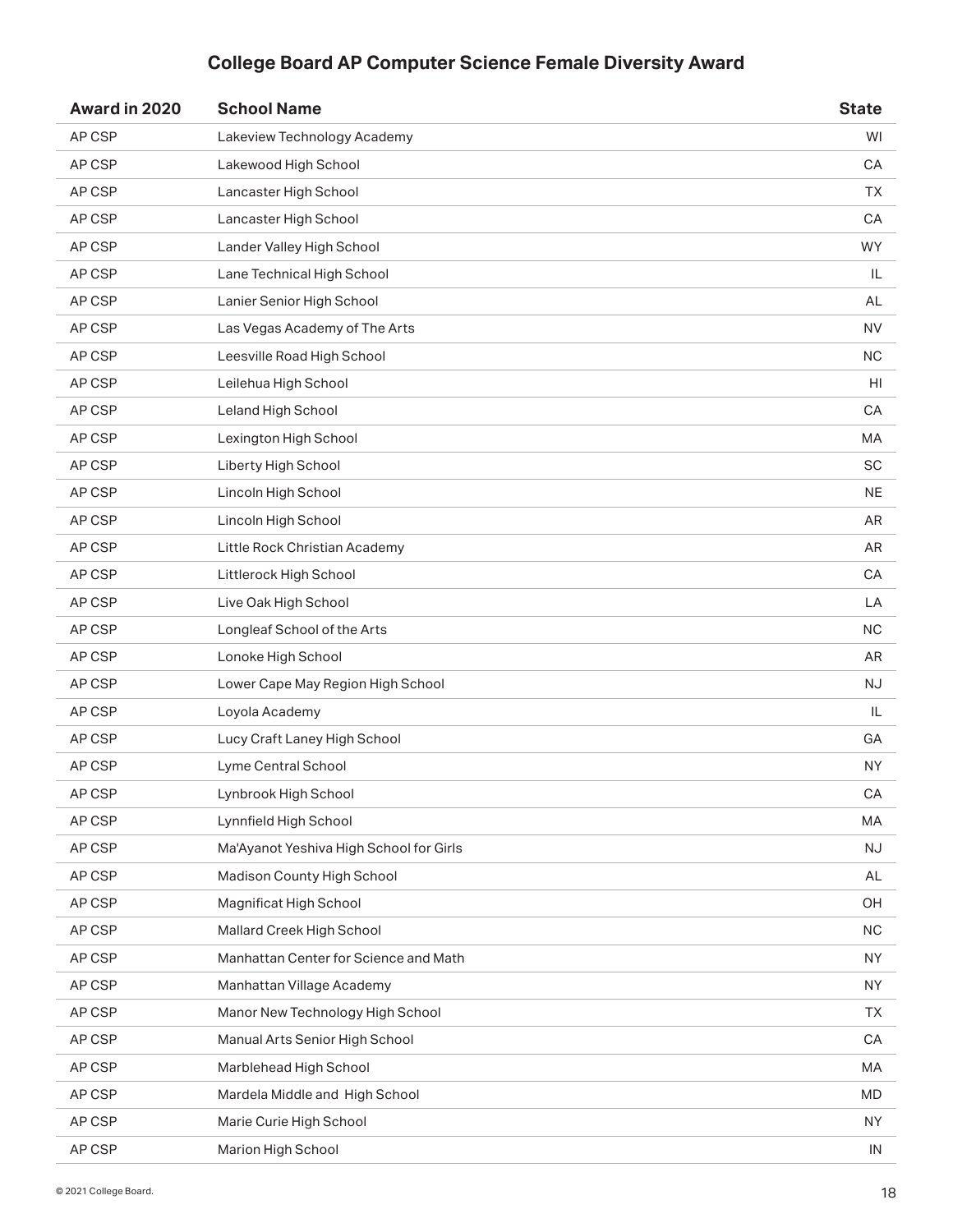| AP CSP<br>Marion Senior High School<br>AR<br>Marquette Catholic Schools<br>AP CSP<br>IA<br>Martin Luther King Jr. High School for Law, Advocacy and Community Justice<br>AP CSP<br><b>NY</b><br>AP CSP<br>Mary Louis Academy<br><b>NY</b><br>AP CSP<br>Maryvale High School<br>AZ<br>Math, Science, and Technology Preparatory School at Seneca<br>AP CSP<br>ΝY<br>AP CSP<br>Mathematics and Science Research Technology Magnet High School<br>ΝY<br>AP CSP<br>Maui High School<br>HI<br>AP CSP<br>Mayfield Senior School<br>CA<br>AP CSP<br>Maywood Center for Enriched Studies<br>CA<br><b>FL</b><br>AP CSP<br>McArthur High School<br>AP CSP<br>McCollum High School<br><b>TX</b><br>AP CSP<br>McGehee High School<br>AR<br>AP CSP<br>McKeel Academy of Technology<br>FL<br>AP CSP<br>DC<br>McKinley Technology High School<br>AP CSP<br>Melvindale High School<br>MI<br>AP CSP<br>Memorial High School<br><b>NJ</b><br>AP CSP<br>Menifee County High School<br>KY<br>AP CSP<br>Mercy Academy<br>KY<br>AP CSP<br>Mercy High School<br>MI<br>AP CSP<br>Mercy High School<br>NE<br>AP CSP<br>Mercy High School<br><b>CT</b><br>AP CSP<br>Merion Mercy Academy<br>PA<br>AP CSP<br>Mesquite High School<br><b>TX</b><br>AP CSP<br>Metcalfe County High School<br>KY<br>AP CSP<br>Miami Jackson Senior High School<br>FL.<br>AP CSP<br>Miami Norland Senior High School<br>FL.<br>AP CSP<br>Miami Springs Senior High School<br>FL<br>AP CSP<br>Middle College High School<br><b>TN</b><br>AP CSP<br>Middlesex School<br>MA<br>AP CSP<br>Middletown High School<br><b>CT</b><br>AP CSP<br>Milford Mill Academy<br><b>MD</b><br>AP CSP<br>Millburn High School<br><b>NJ</b><br>AP CSP<br>Millennium 6-12 Collegiate Academy<br>FL<br>AP CSP<br>Millwood School<br>VA<br>AP CSP<br>Mineola High School<br><b>NY</b><br>AP CSP<br>Mission Collegiate High School<br><b>TX</b><br>AP CSP<br>Mission High School<br>CA | Award in 2020 | <b>School Name</b> | <b>State</b> |
|-----------------------------------------------------------------------------------------------------------------------------------------------------------------------------------------------------------------------------------------------------------------------------------------------------------------------------------------------------------------------------------------------------------------------------------------------------------------------------------------------------------------------------------------------------------------------------------------------------------------------------------------------------------------------------------------------------------------------------------------------------------------------------------------------------------------------------------------------------------------------------------------------------------------------------------------------------------------------------------------------------------------------------------------------------------------------------------------------------------------------------------------------------------------------------------------------------------------------------------------------------------------------------------------------------------------------------------------------------------------------------------------------------------------------------------------------------------------------------------------------------------------------------------------------------------------------------------------------------------------------------------------------------------------------------------------------------------------------------------------------------------------------------------------------------------------------------------------------------------------------------------------------------------------|---------------|--------------------|--------------|
|                                                                                                                                                                                                                                                                                                                                                                                                                                                                                                                                                                                                                                                                                                                                                                                                                                                                                                                                                                                                                                                                                                                                                                                                                                                                                                                                                                                                                                                                                                                                                                                                                                                                                                                                                                                                                                                                                                                 |               |                    |              |
|                                                                                                                                                                                                                                                                                                                                                                                                                                                                                                                                                                                                                                                                                                                                                                                                                                                                                                                                                                                                                                                                                                                                                                                                                                                                                                                                                                                                                                                                                                                                                                                                                                                                                                                                                                                                                                                                                                                 |               |                    |              |
|                                                                                                                                                                                                                                                                                                                                                                                                                                                                                                                                                                                                                                                                                                                                                                                                                                                                                                                                                                                                                                                                                                                                                                                                                                                                                                                                                                                                                                                                                                                                                                                                                                                                                                                                                                                                                                                                                                                 |               |                    |              |
|                                                                                                                                                                                                                                                                                                                                                                                                                                                                                                                                                                                                                                                                                                                                                                                                                                                                                                                                                                                                                                                                                                                                                                                                                                                                                                                                                                                                                                                                                                                                                                                                                                                                                                                                                                                                                                                                                                                 |               |                    |              |
|                                                                                                                                                                                                                                                                                                                                                                                                                                                                                                                                                                                                                                                                                                                                                                                                                                                                                                                                                                                                                                                                                                                                                                                                                                                                                                                                                                                                                                                                                                                                                                                                                                                                                                                                                                                                                                                                                                                 |               |                    |              |
|                                                                                                                                                                                                                                                                                                                                                                                                                                                                                                                                                                                                                                                                                                                                                                                                                                                                                                                                                                                                                                                                                                                                                                                                                                                                                                                                                                                                                                                                                                                                                                                                                                                                                                                                                                                                                                                                                                                 |               |                    |              |
|                                                                                                                                                                                                                                                                                                                                                                                                                                                                                                                                                                                                                                                                                                                                                                                                                                                                                                                                                                                                                                                                                                                                                                                                                                                                                                                                                                                                                                                                                                                                                                                                                                                                                                                                                                                                                                                                                                                 |               |                    |              |
|                                                                                                                                                                                                                                                                                                                                                                                                                                                                                                                                                                                                                                                                                                                                                                                                                                                                                                                                                                                                                                                                                                                                                                                                                                                                                                                                                                                                                                                                                                                                                                                                                                                                                                                                                                                                                                                                                                                 |               |                    |              |
|                                                                                                                                                                                                                                                                                                                                                                                                                                                                                                                                                                                                                                                                                                                                                                                                                                                                                                                                                                                                                                                                                                                                                                                                                                                                                                                                                                                                                                                                                                                                                                                                                                                                                                                                                                                                                                                                                                                 |               |                    |              |
|                                                                                                                                                                                                                                                                                                                                                                                                                                                                                                                                                                                                                                                                                                                                                                                                                                                                                                                                                                                                                                                                                                                                                                                                                                                                                                                                                                                                                                                                                                                                                                                                                                                                                                                                                                                                                                                                                                                 |               |                    |              |
|                                                                                                                                                                                                                                                                                                                                                                                                                                                                                                                                                                                                                                                                                                                                                                                                                                                                                                                                                                                                                                                                                                                                                                                                                                                                                                                                                                                                                                                                                                                                                                                                                                                                                                                                                                                                                                                                                                                 |               |                    |              |
|                                                                                                                                                                                                                                                                                                                                                                                                                                                                                                                                                                                                                                                                                                                                                                                                                                                                                                                                                                                                                                                                                                                                                                                                                                                                                                                                                                                                                                                                                                                                                                                                                                                                                                                                                                                                                                                                                                                 |               |                    |              |
|                                                                                                                                                                                                                                                                                                                                                                                                                                                                                                                                                                                                                                                                                                                                                                                                                                                                                                                                                                                                                                                                                                                                                                                                                                                                                                                                                                                                                                                                                                                                                                                                                                                                                                                                                                                                                                                                                                                 |               |                    |              |
|                                                                                                                                                                                                                                                                                                                                                                                                                                                                                                                                                                                                                                                                                                                                                                                                                                                                                                                                                                                                                                                                                                                                                                                                                                                                                                                                                                                                                                                                                                                                                                                                                                                                                                                                                                                                                                                                                                                 |               |                    |              |
|                                                                                                                                                                                                                                                                                                                                                                                                                                                                                                                                                                                                                                                                                                                                                                                                                                                                                                                                                                                                                                                                                                                                                                                                                                                                                                                                                                                                                                                                                                                                                                                                                                                                                                                                                                                                                                                                                                                 |               |                    |              |
|                                                                                                                                                                                                                                                                                                                                                                                                                                                                                                                                                                                                                                                                                                                                                                                                                                                                                                                                                                                                                                                                                                                                                                                                                                                                                                                                                                                                                                                                                                                                                                                                                                                                                                                                                                                                                                                                                                                 |               |                    |              |
|                                                                                                                                                                                                                                                                                                                                                                                                                                                                                                                                                                                                                                                                                                                                                                                                                                                                                                                                                                                                                                                                                                                                                                                                                                                                                                                                                                                                                                                                                                                                                                                                                                                                                                                                                                                                                                                                                                                 |               |                    |              |
|                                                                                                                                                                                                                                                                                                                                                                                                                                                                                                                                                                                                                                                                                                                                                                                                                                                                                                                                                                                                                                                                                                                                                                                                                                                                                                                                                                                                                                                                                                                                                                                                                                                                                                                                                                                                                                                                                                                 |               |                    |              |
|                                                                                                                                                                                                                                                                                                                                                                                                                                                                                                                                                                                                                                                                                                                                                                                                                                                                                                                                                                                                                                                                                                                                                                                                                                                                                                                                                                                                                                                                                                                                                                                                                                                                                                                                                                                                                                                                                                                 |               |                    |              |
|                                                                                                                                                                                                                                                                                                                                                                                                                                                                                                                                                                                                                                                                                                                                                                                                                                                                                                                                                                                                                                                                                                                                                                                                                                                                                                                                                                                                                                                                                                                                                                                                                                                                                                                                                                                                                                                                                                                 |               |                    |              |
|                                                                                                                                                                                                                                                                                                                                                                                                                                                                                                                                                                                                                                                                                                                                                                                                                                                                                                                                                                                                                                                                                                                                                                                                                                                                                                                                                                                                                                                                                                                                                                                                                                                                                                                                                                                                                                                                                                                 |               |                    |              |
|                                                                                                                                                                                                                                                                                                                                                                                                                                                                                                                                                                                                                                                                                                                                                                                                                                                                                                                                                                                                                                                                                                                                                                                                                                                                                                                                                                                                                                                                                                                                                                                                                                                                                                                                                                                                                                                                                                                 |               |                    |              |
|                                                                                                                                                                                                                                                                                                                                                                                                                                                                                                                                                                                                                                                                                                                                                                                                                                                                                                                                                                                                                                                                                                                                                                                                                                                                                                                                                                                                                                                                                                                                                                                                                                                                                                                                                                                                                                                                                                                 |               |                    |              |
|                                                                                                                                                                                                                                                                                                                                                                                                                                                                                                                                                                                                                                                                                                                                                                                                                                                                                                                                                                                                                                                                                                                                                                                                                                                                                                                                                                                                                                                                                                                                                                                                                                                                                                                                                                                                                                                                                                                 |               |                    |              |
|                                                                                                                                                                                                                                                                                                                                                                                                                                                                                                                                                                                                                                                                                                                                                                                                                                                                                                                                                                                                                                                                                                                                                                                                                                                                                                                                                                                                                                                                                                                                                                                                                                                                                                                                                                                                                                                                                                                 |               |                    |              |
|                                                                                                                                                                                                                                                                                                                                                                                                                                                                                                                                                                                                                                                                                                                                                                                                                                                                                                                                                                                                                                                                                                                                                                                                                                                                                                                                                                                                                                                                                                                                                                                                                                                                                                                                                                                                                                                                                                                 |               |                    |              |
|                                                                                                                                                                                                                                                                                                                                                                                                                                                                                                                                                                                                                                                                                                                                                                                                                                                                                                                                                                                                                                                                                                                                                                                                                                                                                                                                                                                                                                                                                                                                                                                                                                                                                                                                                                                                                                                                                                                 |               |                    |              |
|                                                                                                                                                                                                                                                                                                                                                                                                                                                                                                                                                                                                                                                                                                                                                                                                                                                                                                                                                                                                                                                                                                                                                                                                                                                                                                                                                                                                                                                                                                                                                                                                                                                                                                                                                                                                                                                                                                                 |               |                    |              |
|                                                                                                                                                                                                                                                                                                                                                                                                                                                                                                                                                                                                                                                                                                                                                                                                                                                                                                                                                                                                                                                                                                                                                                                                                                                                                                                                                                                                                                                                                                                                                                                                                                                                                                                                                                                                                                                                                                                 |               |                    |              |
|                                                                                                                                                                                                                                                                                                                                                                                                                                                                                                                                                                                                                                                                                                                                                                                                                                                                                                                                                                                                                                                                                                                                                                                                                                                                                                                                                                                                                                                                                                                                                                                                                                                                                                                                                                                                                                                                                                                 |               |                    |              |
|                                                                                                                                                                                                                                                                                                                                                                                                                                                                                                                                                                                                                                                                                                                                                                                                                                                                                                                                                                                                                                                                                                                                                                                                                                                                                                                                                                                                                                                                                                                                                                                                                                                                                                                                                                                                                                                                                                                 |               |                    |              |
|                                                                                                                                                                                                                                                                                                                                                                                                                                                                                                                                                                                                                                                                                                                                                                                                                                                                                                                                                                                                                                                                                                                                                                                                                                                                                                                                                                                                                                                                                                                                                                                                                                                                                                                                                                                                                                                                                                                 |               |                    |              |
|                                                                                                                                                                                                                                                                                                                                                                                                                                                                                                                                                                                                                                                                                                                                                                                                                                                                                                                                                                                                                                                                                                                                                                                                                                                                                                                                                                                                                                                                                                                                                                                                                                                                                                                                                                                                                                                                                                                 |               |                    |              |
|                                                                                                                                                                                                                                                                                                                                                                                                                                                                                                                                                                                                                                                                                                                                                                                                                                                                                                                                                                                                                                                                                                                                                                                                                                                                                                                                                                                                                                                                                                                                                                                                                                                                                                                                                                                                                                                                                                                 |               |                    |              |
|                                                                                                                                                                                                                                                                                                                                                                                                                                                                                                                                                                                                                                                                                                                                                                                                                                                                                                                                                                                                                                                                                                                                                                                                                                                                                                                                                                                                                                                                                                                                                                                                                                                                                                                                                                                                                                                                                                                 |               |                    |              |
|                                                                                                                                                                                                                                                                                                                                                                                                                                                                                                                                                                                                                                                                                                                                                                                                                                                                                                                                                                                                                                                                                                                                                                                                                                                                                                                                                                                                                                                                                                                                                                                                                                                                                                                                                                                                                                                                                                                 |               |                    |              |
|                                                                                                                                                                                                                                                                                                                                                                                                                                                                                                                                                                                                                                                                                                                                                                                                                                                                                                                                                                                                                                                                                                                                                                                                                                                                                                                                                                                                                                                                                                                                                                                                                                                                                                                                                                                                                                                                                                                 |               |                    |              |
|                                                                                                                                                                                                                                                                                                                                                                                                                                                                                                                                                                                                                                                                                                                                                                                                                                                                                                                                                                                                                                                                                                                                                                                                                                                                                                                                                                                                                                                                                                                                                                                                                                                                                                                                                                                                                                                                                                                 |               |                    |              |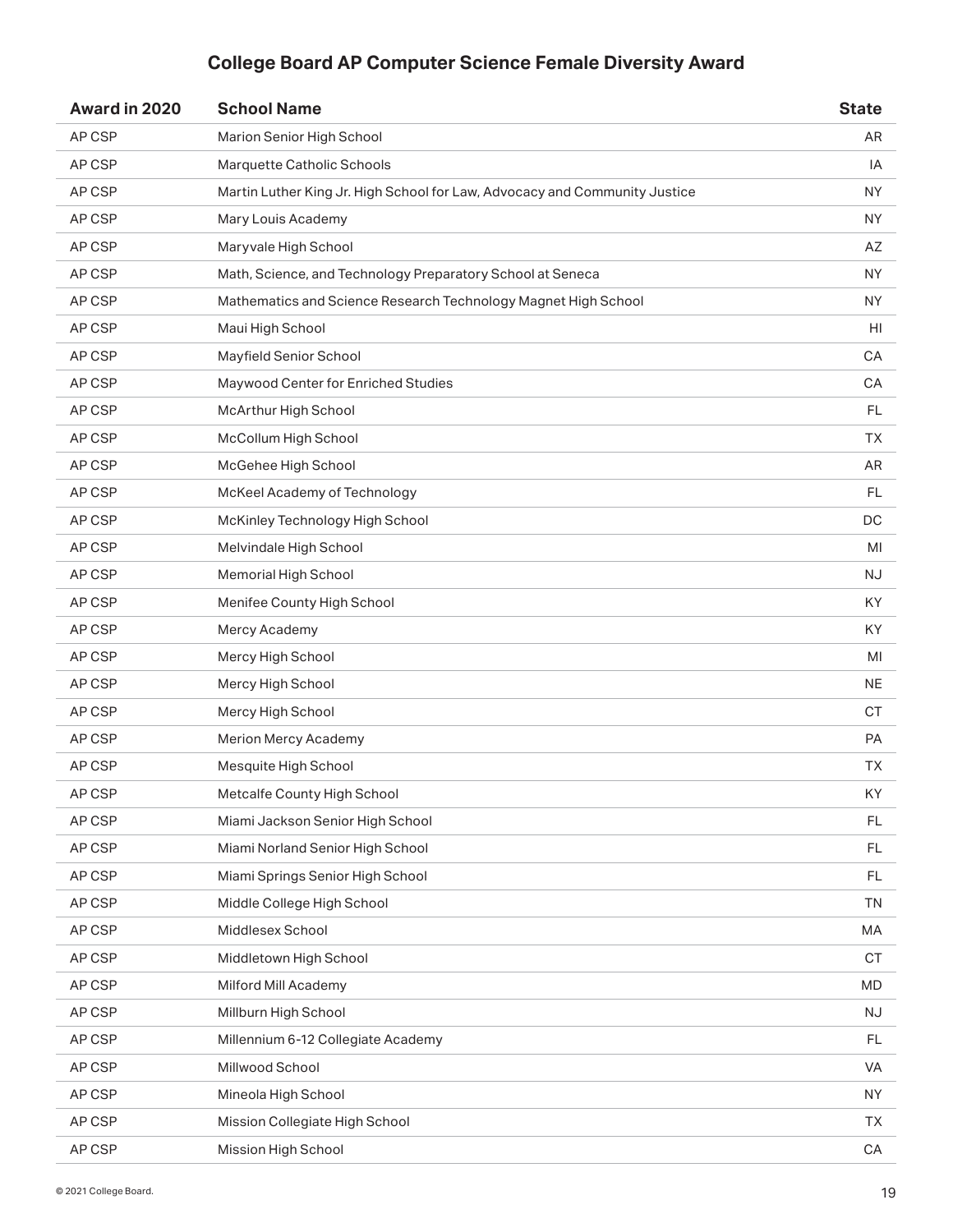| Award in 2020 | <b>School Name</b>                                 | <b>State</b> |
|---------------|----------------------------------------------------|--------------|
| AP CSP        | Model Laboratory School                            | KY           |
| AP CSP        | Monta Vista High School                            | CA           |
| AP CSP        | Montague High School                               | MI           |
| AP CSP        | Montgomery Blair High School                       | MD           |
| AP CSP        | Montgomery High School                             | CA           |
| AP CSP        | Morgan County High School                          | GA           |
| AP CSP        | Morris Academy for Collaborative Studies           | <b>NY</b>    |
| AP CSP        | <b>MOT Charter School</b>                          | DE           |
| AP CSP        | Mother McAuley Liberal Arts High School            | IL           |
| AP CSP        | Moultonborough Academy                             | <b>NH</b>    |
| AP CSP        | Mount Hebron High School                           | <b>MD</b>    |
| AP CSP        | Mount Saint Joseph Academy                         | <b>PA</b>    |
| AP CSP        | Mount Saint Mary Academy                           | <b>NJ</b>    |
| AP CSP        | Mount Saint Mary High School                       | OK           |
| AP CSP        | Mount St. Dominic Academy High School              | <b>NJ</b>    |
| AP CSP        | Mountain Valley High School                        | ME           |
| AP CSP        | Mountain View High School                          | WA           |
| AP CSP        | Mountain Vista High School                         | CO           |
| AP CSP        | MS 293 City College Academy of the Arts            | NY.          |
| AP CSP        | Munford High School                                | AL           |
| AP CSP        | Murry Bergtraum High School                        | NY.          |
| AP CSP        | Nardin Academy High School                         | <b>NY</b>    |
| AP CSP        | Nashoba Regional High School                       | МA           |
| AP CSP        | Nathan Hale High School                            | <b>WA</b>    |
| AP CSP        | Needham High School                                | MA           |
| AP CSP        | Nevada Union High School                           | CA           |
| AP CSP        | Nevada Virtual Academy                             | <b>NV</b>    |
| AP CSP        | New Orleans Center Creative Arts - Riverfront      | LA           |
| AP CSP        | Newcomer Academy at Lafayette #353                 | <b>NY</b>    |
| AP CSP        | Noble Street Charter School: Pritzker College Prep | IL           |
| AP CSP        | Nordonia High School                               | OH           |
| AP CSP        | Norfolk Christian Upper School                     | VA           |
| AP CSP        | North Brunswick Township High School               | <b>NJ</b>    |
| AP CSP        | North Bullitt High School                          | KY           |
| AP CSP        | North Central High School                          | <b>SC</b>    |
| AP CSP        | North Harford High School                          | <b>MD</b>    |
| AP CSP        | North Houston Early College High School            | ТX           |
| AP CSP        | North Laurel High School                           | KY           |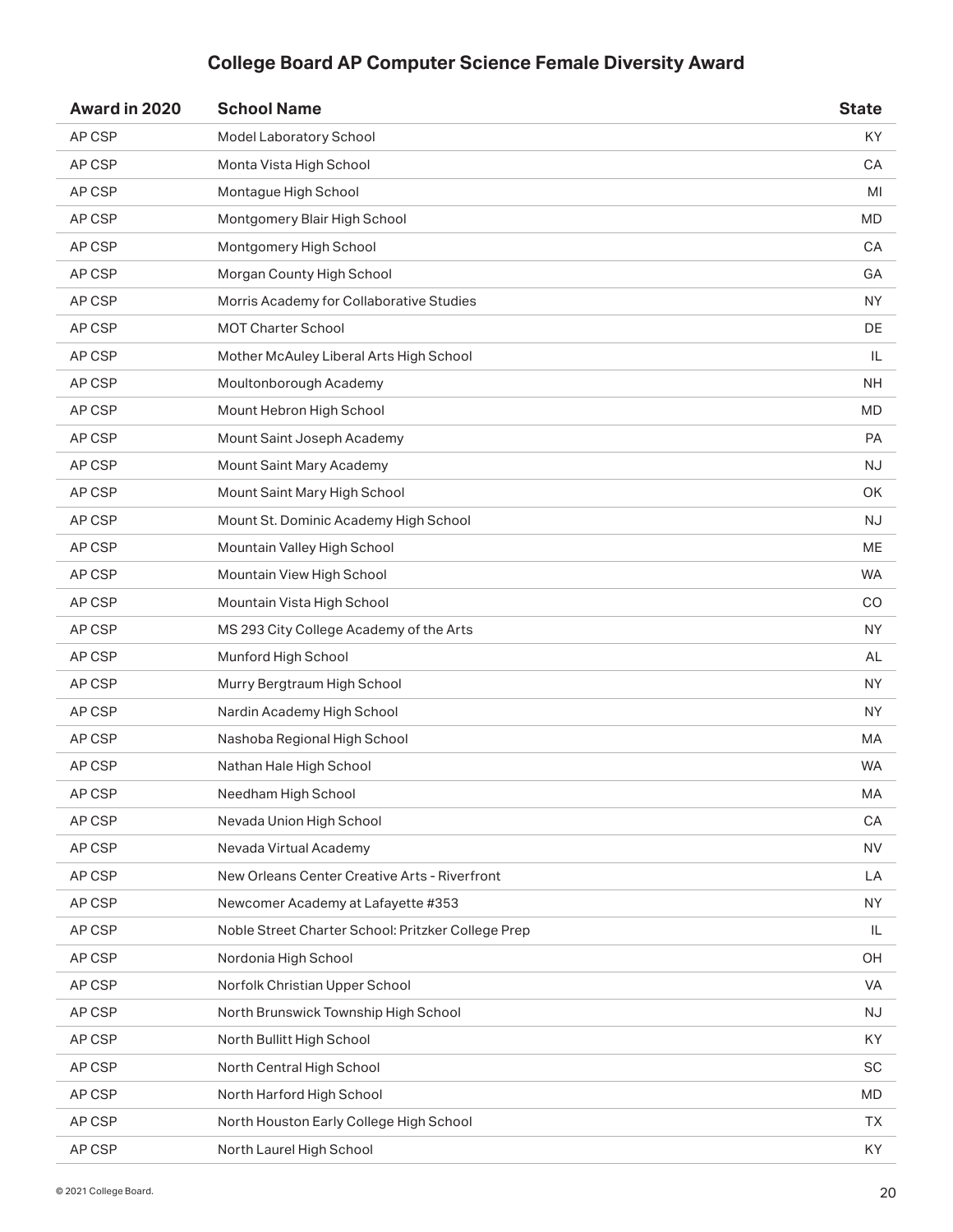| Award in 2020 | <b>School Name</b>                               | <b>State</b> |
|---------------|--------------------------------------------------|--------------|
| AP CSP        | North Lenoir High School                         | <b>NC</b>    |
| AP CSP        | North Shore Hebrew Academy High School           | NY.          |
| AP CSP        | Northeast Senior High School                     | <b>MD</b>    |
| AP CSP        | Northern Valley Regional High School at Demarest | NJ.          |
| AP CSP        | Northfield High School                           | CO           |
| AP CSP        | Northside College Preparatory High School        | IL           |
| AP CSP        | Northwest Area Junior Senior High School         | PA           |
| AP CSP        | Northwest Career and Technical Academy           | NV.          |
| AP CSP        | Northwest High School                            | MD           |
| AP CSP        | Northwest Rankin High School                     | <b>MS</b>    |
| AP CSP        | Notre Dame Academy                               | <b>OH</b>    |
| AP CSP        | Notre Dame Academy High School                   | <b>NY</b>    |
| AP CSP        | Notre Dame Academy High School                   | CA           |
| AP CSP        | Notre Dame High School                           | CA           |
| AP CSP        | Oak Hills High School                            | OH           |
| AP CSP        | Oak Park High School                             | MI           |
| AP CSP        | Oakbrook Preparatory School                      | SC           |
| AP CSP        | Oakland Charter High School                      | CA           |
| AP CSP        | Oakland Mills High School                        | MD           |
| AP CSP        | Ocean Springs High School                        | <b>MS</b>    |
| AP CSP        | Oklahoma Christian School                        | OK           |
| AP CSP        | Old Town High School                             | <b>ME</b>    |
| AP CSP        | Oley Valley High School                          | <b>PA</b>    |
| AP CSP        | Oliver Springs High School                       | <b>TN</b>    |
| AP CSP        | Oostburg High School                             | WI           |
| AP CSP        | Orange High School                               | <b>NC</b>    |
| AP CSP        | Orange Vista High School                         | CA           |
| AP CSP        | Orthopaedic Hospital Magnet High School          | CA           |
| AP CSP        | Oscar A. Carlson High School                     | MI           |
| AP CSP        | Our Lady of Lourdes Academy                      | <b>FL</b>    |
| AP CSP        | Our Lady of Mercy Academy                        | <b>NY</b>    |
| AP CSP        | Our Lady of Mercy High School                    | <b>NY</b>    |
| AP CSP        | Owings Mills High School                         | MD           |
| AP CSP        | Pahokee Senior High School                       | FL           |
| AP CSP        | Palo Verde High Magnet School                    | AZ           |
| AP CSP        | Paraclete High School                            | CA           |
| AP CSP        | Park Tudor School                                | IN           |
| AP CSP        | Park Vista Community High School                 | FL.          |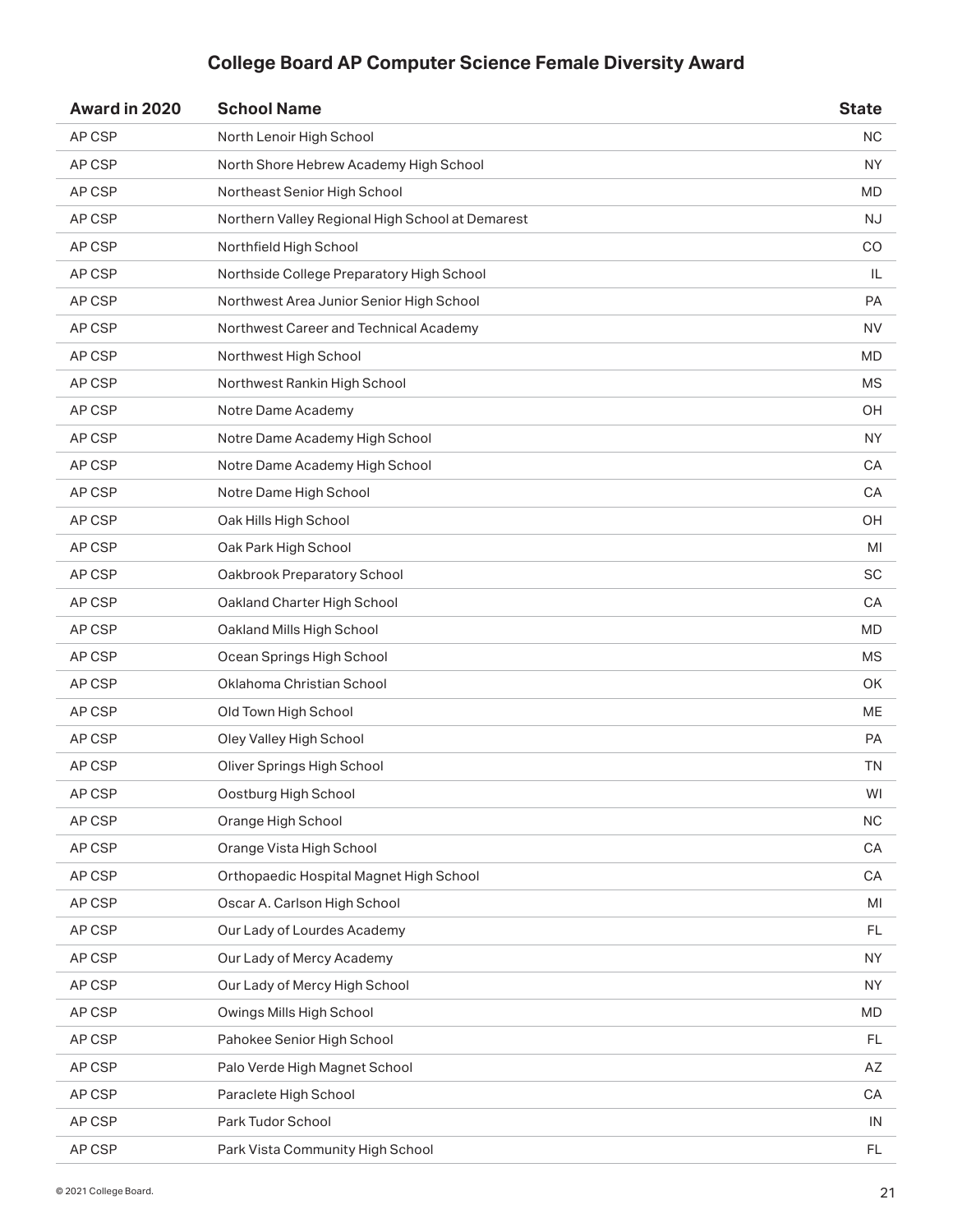| Award in 2020 | <b>School Name</b>                                          | <b>State</b> |
|---------------|-------------------------------------------------------------|--------------|
| AP CSP        | Parkersburg Catholic High School                            | <b>WV</b>    |
| AP CSP        | Parkland High School                                        | ТX           |
| AP CSP        | Parkway Central High School                                 | <b>MO</b>    |
| AP CSP        | Parkway Christian School                                    | MI           |
| AP CSP        | Parsippany High School                                      | <b>NJ</b>    |
| AP CSP        | Passaic Academy For Science and Engineering                 | NJ           |
| AP CSP        | Patapsco High School and Center for the Arts                | <b>MD</b>    |
| AP CSP        | Pathways College Preparatory School: A College Board School | ΝY           |
| AP CSP        | Patrick Henry Academy                                       | <b>SC</b>    |
| AP CSP        | Patterson High School                                       | CA           |
| AP CSP        | Patuxent High School                                        | <b>MD</b>    |
| AP CSP        | Paul Wharton High School                                    | FL           |
| AP CSP        | Pelham Lab High School                                      | NY.          |
| AP CSP        | Pembroke Pines Charter High School                          | <b>FL</b>    |
| AP CSP        | Pensacola Catholic High School                              | FL           |
| AP CSP        | Performing Arts and Technology High School                  | <b>NY</b>    |
| AP CSP        | Perkiomen School                                            | <b>PA</b>    |
| AP CSP        | Perry High School                                           | MI           |
| AP CSP        | Pewamo-Westphalia High School                               | MI           |
| AP CSP        | Phillip J. Patino School of Entrepreneurship                | CA           |
| AP CSP        | Phoenix Military Academy                                    | IL           |
| AP CSP        | Phoenix School of Discovery                                 | KY           |
| AP CSP        | Pine Forest High School                                     | FL           |
| AP CSP        | Pine Lake Preparatory                                       | <b>NC</b>    |
| AP CSP        | Pine Ridge High School                                      | <b>FL</b>    |
| AP CSP        | Pine Tree High School                                       | <b>TX</b>    |
| AP CSP        | Pinecrest Academy Sloan Canyon                              | <b>NV</b>    |
| AP CSP        | Pinole Valley High School                                   | CA           |
| AP CSP        | Piper High School                                           | <b>FL</b>    |
| AP CSP        | Pittsburg High School                                       | CA           |
| AP CSP        | Plant City High School                                      | <b>FL</b>    |
| AP CSP        | <b>Pleasant View School</b>                                 | <b>TN</b>    |
| AP CSP        | Plymouth North High School                                  | MA           |
| AP CSP        | Pocahontas County High School                               | <b>WV</b>    |
| AP CSP        | Pojoaque High School                                        | NM           |
| AP CSP        | Poly Prep Country Day School                                | <b>NY</b>    |
| AP CSP        | Pomona High School                                          | CO           |
| AP CSP        | Poolesville High School                                     | MD           |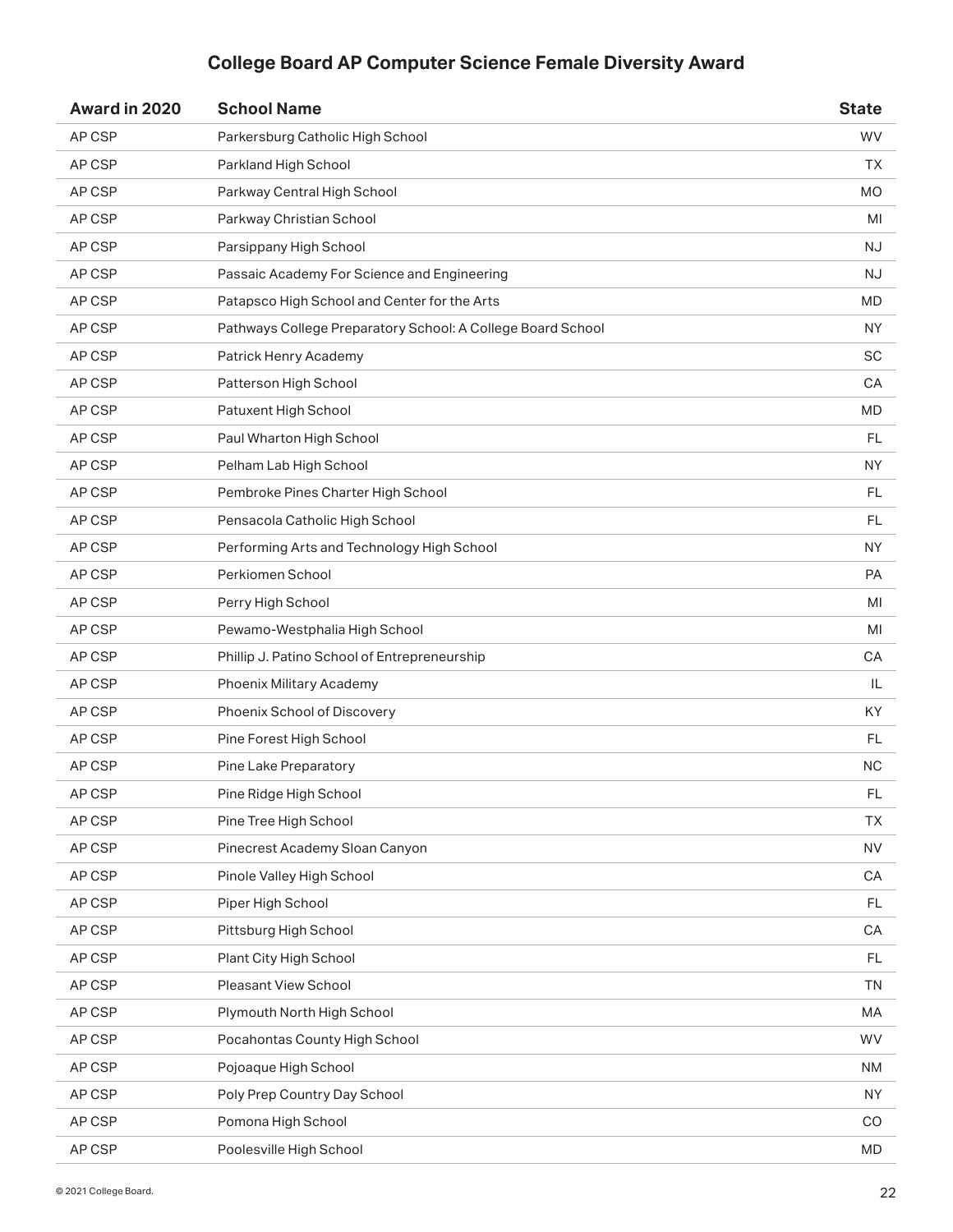| Award in 2020 | <b>School Name</b>                                                          | <b>State</b>   |
|---------------|-----------------------------------------------------------------------------|----------------|
| AP CSP        | Port Richmond High School                                                   | <b>NY</b>      |
| AP CSP        | Portland High School                                                        | <b>CT</b>      |
| AP CSP        | Portola High School                                                         | CA             |
| AP CSP        | Prairie Central High School                                                 | IL             |
| AP CSP        | Prairie High School                                                         | IA             |
| AP CSP        | Preparatory Institute School for Academic Excellence at Charles I West Hall | <b>NV</b>      |
| AP CSP        | <b>Presentation Academy</b>                                                 | KY             |
| AP CSP        | Procter Hug High School                                                     | <b>NV</b>      |
| AP CSP        | Providence Career and Technical Academy                                     | R <sub>l</sub> |
| AP CSP        | Queens High School of Teaching, Liberal Arts and the Sciences               | <b>NY</b>      |
| AP CSP        | Queens Metropolitan High School                                             | <b>NY</b>      |
| AP CSP        | Queens Preparatory Academy                                                  | <b>NY</b>      |
| AP CSP        | Quigley Catholic High School                                                | PA             |
| AP CSP        | Quincy Junior Senior High School                                            | CA             |
| AP CSP        | Ragsdale High School                                                        | <b>NC</b>      |
| AP CSP        | Ramona Convent Secondary School                                             | CA             |
| AP CSP        | Ranney School                                                               | <b>NJ</b>      |
| AP CSP        | Ravenwood High School                                                       | <b>TN</b>      |
| AP CSP        | Red Mountain High School                                                    | AZ             |
| AP CSP        | Redmond Proficiency Academy                                                 | <b>OR</b>      |
| AP CSP        | Regis Jesuit High School: Girls Division                                    | CO             |
| AP CSP        | Rhodes College and Career Academy                                           | OH             |
| AP CSP        | Rich South Campus High School                                               | IL             |
| AP CSP        | Richard Montgomery High School                                              | <b>MD</b>      |
| AP CSP        | Richlands High School                                                       | <b>NC</b>      |
| AP CSP        | Richmond Hill High School                                                   | <b>NY</b>      |
| AP CSP        | Ridge View High School                                                      | SC             |
| AP CSP        | Ridgeland High School                                                       | <b>MS</b>      |
| AP CSP        | Ridgeview Classical School                                                  | CO             |
| AP CSP        | Ridgewood High School                                                       | NJ             |
| AP CSP        | Ridgewood High School                                                       | IL             |
| AP CSP        | Ridley High School                                                          | PA             |
| AP CSP        | Riverdale High School                                                       | <b>FL</b>      |
| AP CSP        | Riverdale High School                                                       | CA             |
| AP CSP        | Robert E. Fitch Senior High School                                          | CT             |
| AP CSP        | Robert F. Wagner, Jr. Secondary School for Arts and Technology              | <b>NY</b>      |
| AP CSP        | Robert Fulton College Preparatory School                                    | CA             |
| AP CSP        | Roland Park Country School                                                  | MD             |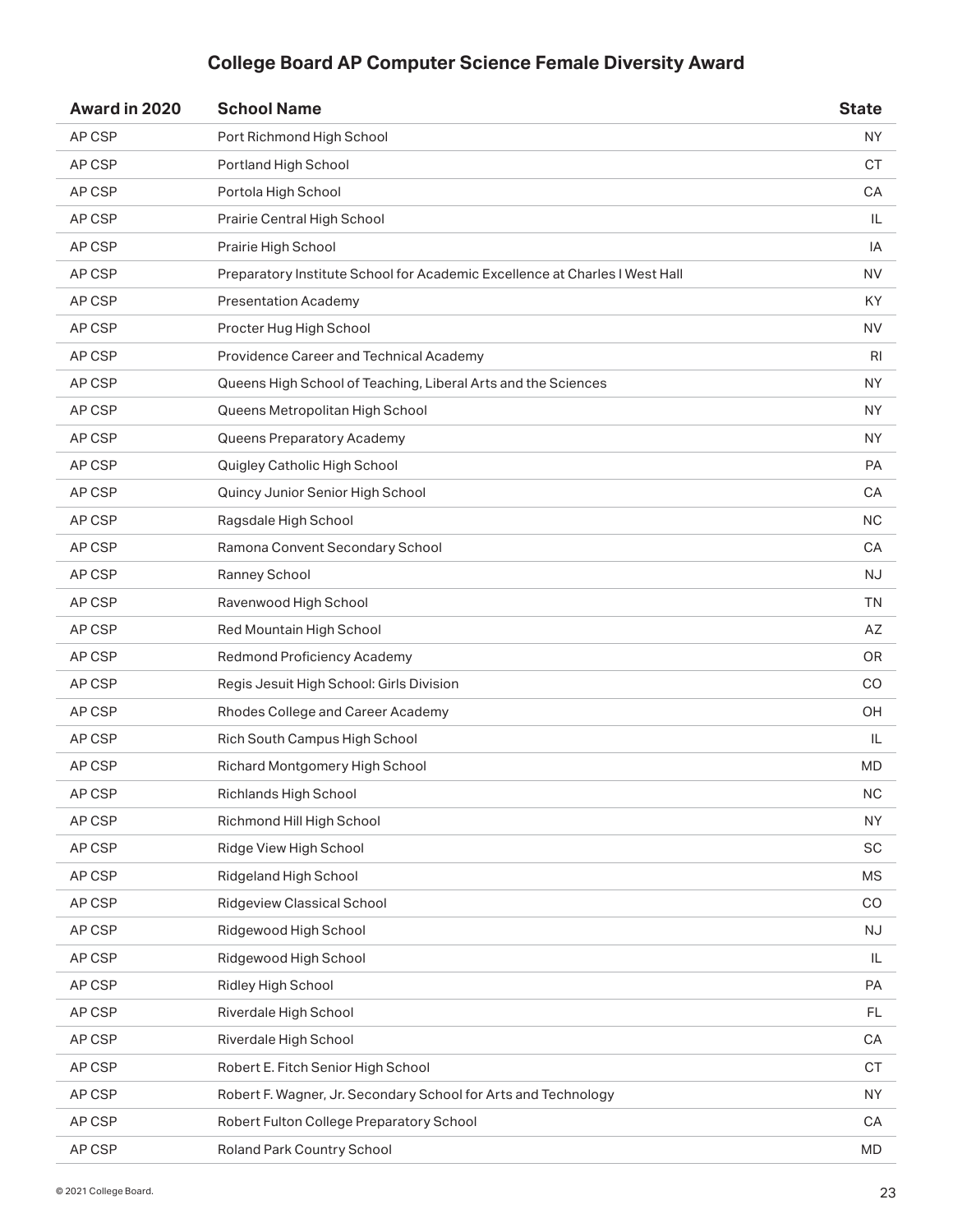| Award in 2020 | <b>School Name</b>                   | <b>State</b> |
|---------------|--------------------------------------|--------------|
| AP CSP        | Rosary Academy                       | CA           |
| AP CSP        | Roselle Park High School             | <b>NJ</b>    |
| AP CSP        | Rosepine High School                 | LA           |
| AP CSP        | Routt Catholic High School           | IL           |
| AP CSP        | Russell County High School           | AL           |
| AP CSP        | Sacred Heart Academy                 | NY.          |
| AP CSP        | <b>Sacred Heart Academy</b>          | <b>CT</b>    |
| AP CSP        | Sacred Heart Preparatory School      | CA           |
| AP CSP        | Sahuaro High School                  | AZ           |
| AP CSP        | Saint Agnes Academic High School     | NY.          |
| AP CSP        | Saint Agnes Academy                  | TΧ.          |
| AP CSP        | Saint Andrew's Episcopal School      | <b>MD</b>    |
| AP CSP        | Saint Barnabas High School           | <b>NY</b>    |
| AP CSP        | Saint Bede Academy                   | IL           |
| AP CSP        | Saint Francis High School            | WI           |
| AP CSP        | Saint Gertrude High School           | <b>VA</b>    |
| AP CSP        | Saint John's School                  | <b>PR</b>    |
| AP CSP        | Saint Joseph Academy                 | <b>MO</b>    |
| AP CSP        | Saint Joseph Academy                 | ОH           |
| AP CSP        | Saint Joseph Hill Academy            | <b>NY</b>    |
| AP CSP        | Saint Mary Junior/Senior High School | МA           |
| AP CSP        | Saint Mary's Episcopal School        | <b>TN</b>    |
| AP CSP        | Saint Paul's School for Girls        | MD           |
| AP CSP        | Saint Saviour High School            | NY.          |
| AP CSP        | Saint Ursula Academy                 | OH           |
| AP CSP        | Saint Viator High School             | IL           |
| AP CSP        | San Gabriel Mission High School      | CA           |
| AP CSP        | San Jose Preparatory High School     | <b>FL</b>    |
| AP CSP        | Sandwich High School                 | МA           |
| AP CSP        | Sandy Creek High School              | GA           |
| AP CSP        | Santa Clara High School              | CA           |
| AP CSP        | Santa Fe High School                 | CA           |
| AP CSP        | Saucon Valley Senior High School     | PA           |
| AP CSP        | Sault Area High School               | MI           |
| AP CSP        | Scheck Hillel Community School       | FL           |
| AP CSP        | School for Human Rights              | <b>NY</b>    |
| AP CSP        | School of the Holy Child             | NY           |
| AP CSP        | Scituate High School                 | RI           |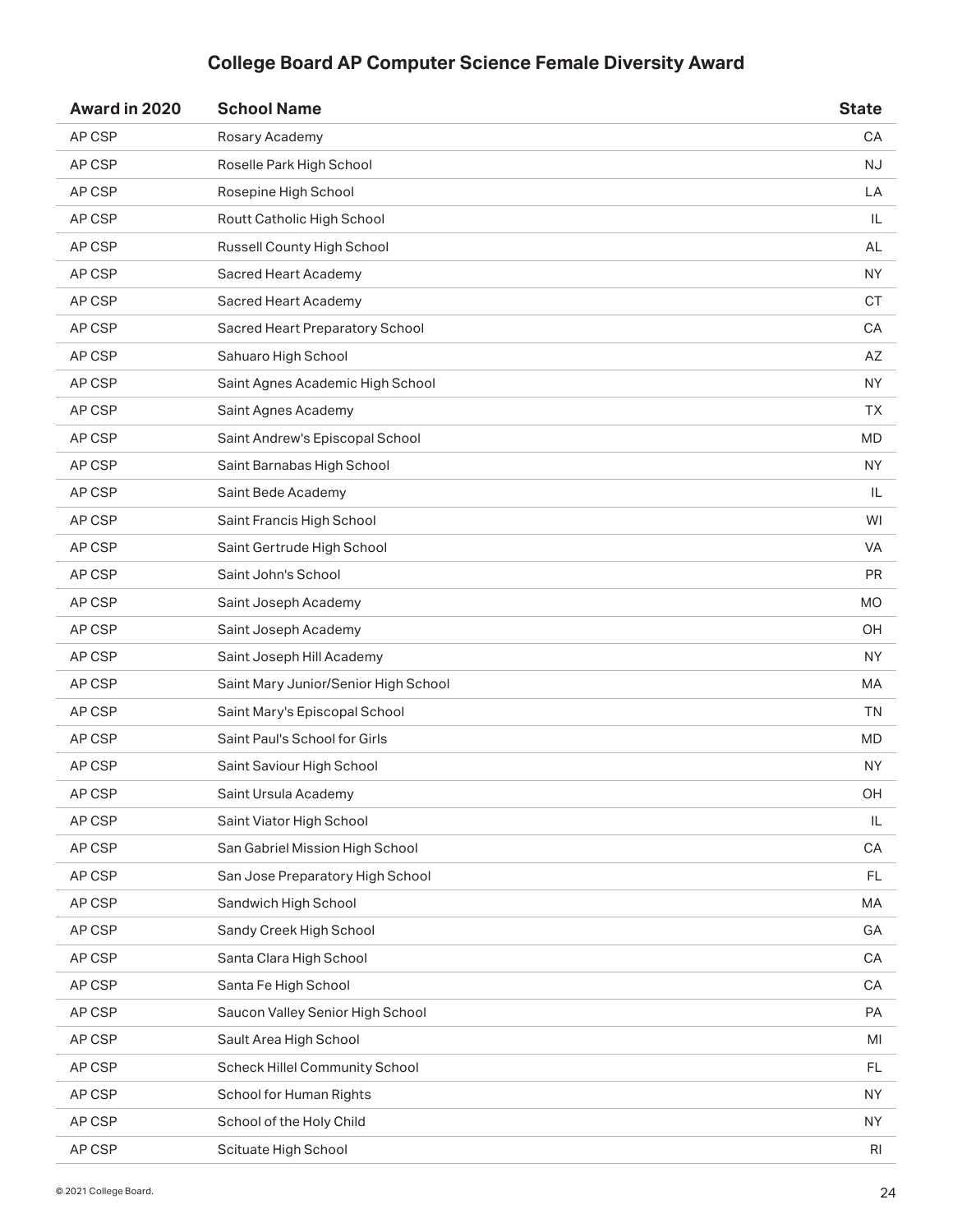| Award in 2020 | <b>School Name</b>                     | <b>State</b>  |
|---------------|----------------------------------------|---------------|
| AP CSP        | Seaside High School                    | CA            |
| AP CSP        | Selma High School                      | AL            |
| AP CSP        | Seneca Valley High School              | <b>MD</b>     |
| AP CSP        | Seven Hills School                     | OH            |
| AP CSP        | Severn School                          | <b>MD</b>     |
| AP CSP        | Sharon High School                     | MA            |
| AP CSP        | Shelby County High School              | AL            |
| AP CSP        | Sheridan High School                   | AR            |
| AP CSP        | Sheridan Technical High School         | <b>FL</b>     |
| AP CSP        | Sherman E. Burroughs High School       | CA            |
| AP CSP        | Shore Regional High School             | <b>NJ</b>     |
| AP CSP        | Silver Stage High School               | NV.           |
| AP CSP        | Skowhegan High School                  | ME            |
| AP CSP        | Skyline High School                    | CO            |
| AP CSP        | Skyview High School                    | <b>WA</b>     |
| AP CSP        | Smithfield-Selma High School           | <b>NC</b>     |
| AP CSP        | Sonoran Science Academy - Phoenix      | AZ            |
| AP CSP        | South Bronx Preparatory                | <b>NY</b>     |
| AP CSP        | South Brunswick High School            | <b>NJ</b>     |
| AP CSP        | South Caldwell High School             | <b>NC</b>     |
| AP CSP        | South Dade Senior High School          | FL.           |
| AP CSP        | South Iredell High School              | <b>NC</b>     |
| AP CSP        | South Lake Christian Academy           | NC.           |
| AP CSP        | South Stokes High School               | <b>NC</b>     |
| AP CSP        | South Walton High School               | $\mathsf{FL}$ |
| AP CSP        | South-Doyle High School                | <b>TN</b>     |
| AP CSP        | Southeastern High School               | MI            |
| AP CSP        | Southern Garrett High School           | MD            |
| AP CSP        | Southern High School                   | MD            |
| AP CSP        | Southmoore High School                 | OK            |
| AP CSP        | Southwest Career and Technical Academy | <b>NV</b>     |
| AP CSP        | Southwestern Randolph High School      | $NC$          |
| AP CSP        | Space Coast Junior/Senior High School  | FL            |
| AP CSP        | Springfield High School                | LA            |
| AP CSP        | St. John XXIII Preparatory High School | <b>TX</b>     |
| AP CSP        | St. Mary's Ryken High School           | MD            |
| AP CSP        | Stadium High School                    | WA.           |
| AP CSP        | <b>Stamford High School</b>            | CT            |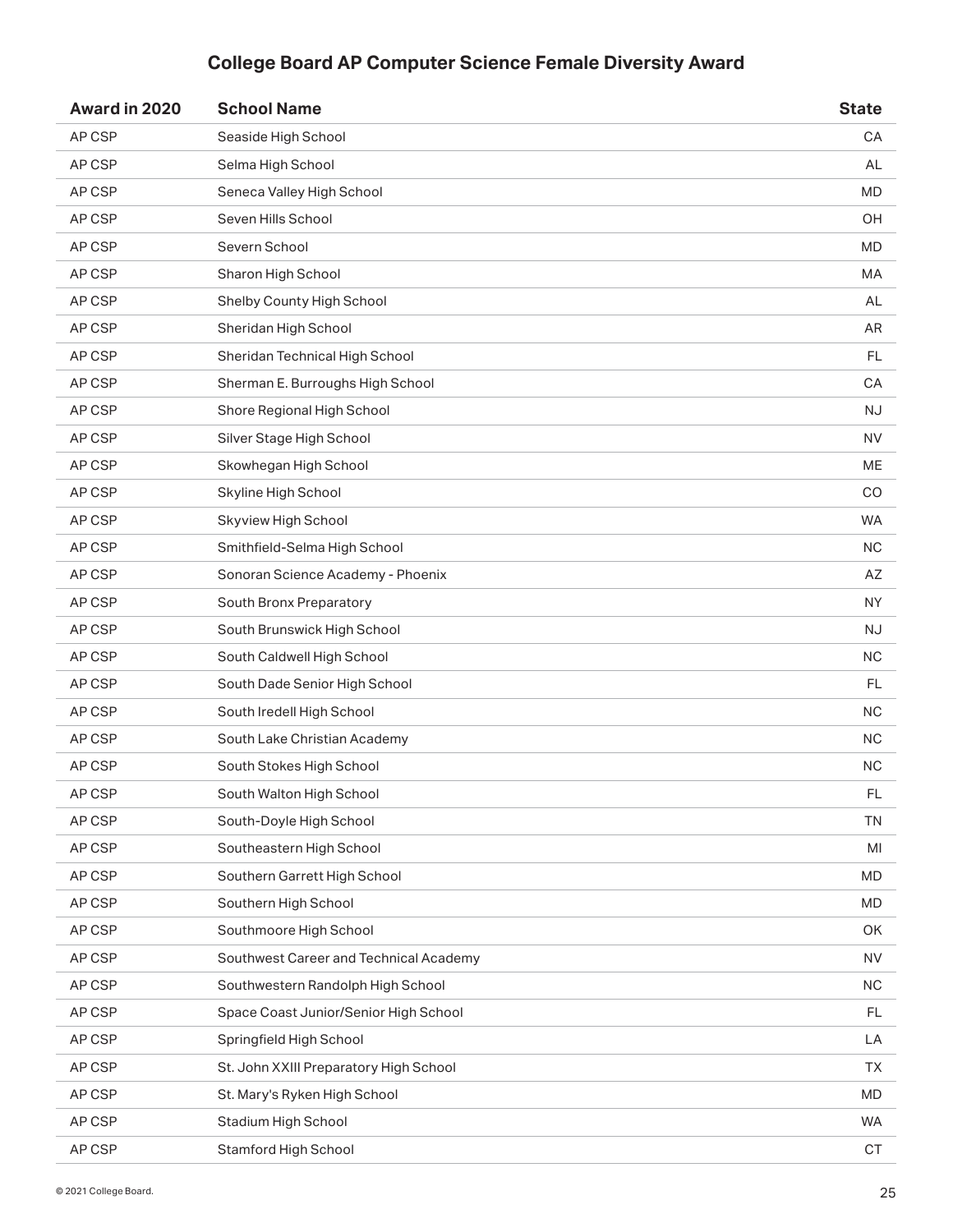| Award in 2020 | <b>School Name</b>                              | <b>State</b> |
|---------------|-------------------------------------------------|--------------|
| AP CSP        | Stockbridge High School                         | MI           |
| AP CSP        | Stockbridge High School                         | GA           |
| AP CSP        | <b>Stuart Hall School</b>                       | <b>VA</b>    |
| AP CSP        | Stuttgart High School                           | AR           |
| AP CSP        | Sulligent School                                | AL           |
| AP CSP        | Sumter Central High School                      | AL           |
| AP CSP        | Susan Miller Dorsey High School                 | CA           |
| AP CSP        | Sweet Water High School                         | AL           |
| AP CSP        | Sweetwater High School                          | CA           |
| AP CSP        | Sylacauga High School                           | AL           |
| AP CSP        | Syosset High School                             | <b>NY</b>    |
| AP CSP        | Tahanto Regional High School                    | MA           |
| AP CSP        | Talent Unlimited High School                    | <b>NY</b>    |
| AP CSP        | <b>Tandem Friends School</b>                    | <b>VA</b>    |
| AP CSP        | <b>Teaneck High School</b>                      | <b>NJ</b>    |
| AP CSP        | <b>Techboston Academy</b>                       | MA           |
| AP CSP        | The Gilbert School                              | <b>CT</b>    |
| AP CSP        | Theatre Arts Production Company School          | <b>NY</b>    |
| AP CSP        | Theodore High School                            | AL           |
| AP CSP        | Thomas Edison Energysmart Charter               | <b>NJ</b>    |
| AP CSP        | Thomas Jefferson High School                    | FL           |
| AP CSP        | Thomas Jefferson High School                    | CA           |
| AP CSP        | Thomas Kelly College Preparatory                | IL           |
| AP CSP        | Torah Academy for Girls High School             | <b>NY</b>    |
| AP CSP        | Torah High Schools of San Diego                 | CA           |
| AP CSP        | <b>Tottenville High School</b>                  | <b>NY</b>    |
| AP CSP        | Townsend Harris High School                     | <b>NY</b>    |
| AP CSP        | Trinity Academy of Raleigh                      | <b>NC</b>    |
| AP CSP        | <b>Trinity Collegiate School</b>                | SC           |
| AP CSP        | <b>Trinity High School</b>                      | PA           |
| AP CSP        | Tri-West High School                            | IN           |
| AP CSP        | Tuscaloosa Academy                              | AL           |
| AP CSP        | <b>UCLA Community School</b>                    | CA           |
| AP CSP        | Unaka High School                               | <b>TN</b>    |
| AP CSP        | Uncommon Preparatory Charter High School        | <b>NY</b>    |
| AP CSP        | Union County Academy for Information Technology | <b>NJ</b>    |
| AP CSP        | University Academy Charter High School          | NJ           |
| AP CSP        | University Park Campus School                   | MA           |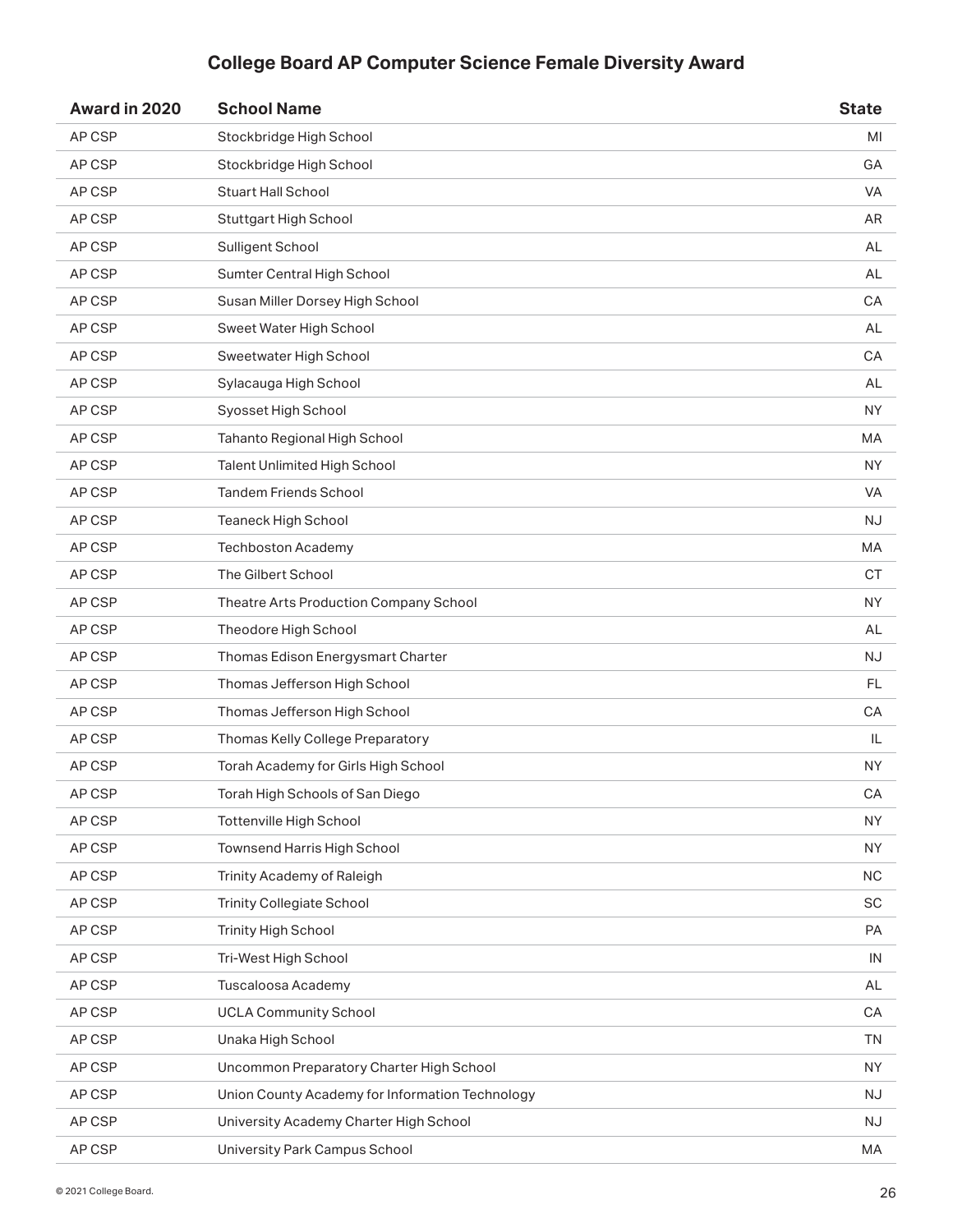| Award in 2020 | <b>School Name</b>                                      | <b>State</b> |
|---------------|---------------------------------------------------------|--------------|
| AP CSP        | University Prep Value High School                       | CA           |
| AP CSP        | Upper Merion Area High School                           | <b>PA</b>    |
| AP CSP        | Urban Assembly Charter High School for Computer Science | <b>NY</b>    |
| AP CSP        | <b>Ursuline Academy</b>                                 | DE           |
| AP CSP        | Ursuline Academy                                        | OH           |
| AP CSP        | Ursuline Academy                                        | MA           |
| AP CSP        | Vail Christian High School                              | CO           |
| AP CSP        | Valley View High School                                 | CA           |
| AP CSP        | Vero Beach High School                                  | FL           |
| AP CSP        | Veterans Tribute Career and Technical Academy           | <b>NV</b>    |
| AP CSP        | Victory Christian Academy                               | IN           |
| AP CSP        | Villa Maria Academy                                     | PA           |
| AP CSP        | Village Christian High School                           | CA           |
| AP CSP        | <b>Visitation Academy</b>                               | <b>MO</b>    |
| AP CSP        | Vista Ridge High School                                 | <b>TX</b>    |
| AP CSP        | Vivian Webb School                                      | CA           |
| AP CSP        | Waialua High School                                     | HI           |
| AP CSP        | Walter L. Sickles High School                           | <b>FL</b>    |
| AP CSP        | Walter Payton College Preparatory High School           | IL           |
| AP CSP        | Walton High School                                      | <b>FL</b>    |
| AP CSP        | Warren Hills Regional High School                       | <b>NJ</b>    |
| AP CSP        | Warren Woods Tower High School                          | MI           |
| AP CSP        | Waterville High School                                  | <b>WA</b>    |
| AP CSP        | Wellborn High School                                    | AL           |
| AP CSP        | Wenonah High School                                     | AL           |
| AP CSP        | Weslaco High School                                     | <b>TX</b>    |
| AP CSP        | West Branch High School                                 | OH           |
| AP CSP        | West Catholic Preparatory High School                   | PA           |
| AP CSP        | West Charlotte High School                              | $NC$         |
| AP CSP        | West High School                                        | UT           |
| AP CSP        | West Leadership Academy                                 | CO           |
| AP CSP        | West Limestone High School                              | AL           |
| AP CSP        | West Mecklenburg High School                            | <b>NC</b>    |
| AP CSP        | West Warwick High School                                | <b>RI</b>    |
| AP CSP        | Westborough High School                                 | MA           |
| AP CSP        | Western Guilford High School                            | <b>NC</b>    |
| AP CSP        | Western Hills High School                               | KY           |
| AP CSP        | Western International High School                       | MI           |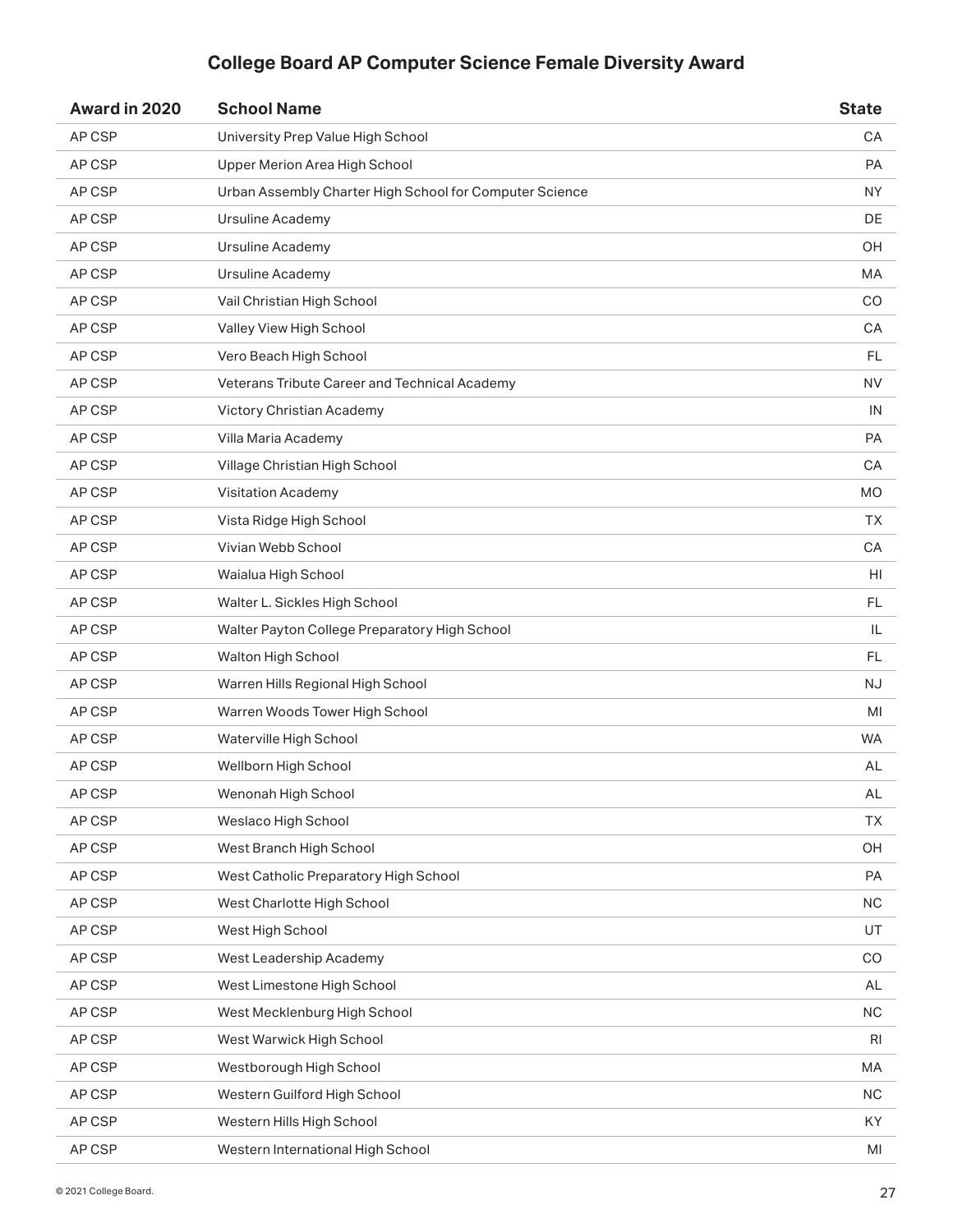| Award in 2020 | <b>School Name</b>                              | <b>State</b>  |
|---------------|-------------------------------------------------|---------------|
| AP CSP        | Western Senior High School 407                  | <b>MD</b>     |
| AP CSP        | Weston High School                              | CT.           |
| AP CSP        | Weston Ranch High School                        | CA            |
| AP CSP        | Wheeler High School                             | GА            |
| AP CSP        | White Station High School                       | <b>TN</b>     |
| AP CSP        | Whitney Young Magnet High School                | IL            |
| AP CSP        | Whittier High School                            | CA            |
| AP CSP        | Wilbur Cross High School                        | <b>CT</b>     |
| AP CSP        | William B. Murrah High School                   | <b>MS</b>     |
| AP CSP        | William B. Travis High School                   | TХ            |
| AP CSP        | William M. Raines High School                   | <b>FL</b>     |
| AP CSP        | William Monroe High School                      | <b>VA</b>     |
| AP CSP        | William Penn Charter School                     | <b>PA</b>     |
| AP CSP        | Williamsburg High School of Arts and Technology | <b>NY</b>     |
| AP CSP        | Williamsburg Preparatory School                 | <b>NY</b>     |
| AP CSP        | Williston High School                           | FL.           |
| AP CSP        | Williston Northampton School                    | MA            |
| AP CSP        | Willows Academy                                 | IL            |
| AP CSP        | Willows High School                             | CA            |
| AP CSP        | Wilson Hall                                     | <b>SC</b>     |
| AP CSP        | Wilson High School                              | SC            |
| AP CSP        | Winchester Community High School                | IN            |
| AP CSP        | Winchester High School                          | МA            |
| AP CSP        | Wings Academy                                   | NY.           |
| AP CSP        | Winston Churchill High School                   | $\mathsf{MI}$ |
| AP CSP        | Winter Park High School                         | FL.           |
| AP CSP        | Woodcrest Christian School                      | CA            |
| AP CSP        | Woodland High School                            | SC            |
| AP CSP        | Woodlands Academy Sacred Heart                  | IL            |
| AP CSP        | Xaverian High School                            | <b>NY</b>     |
| AP CSP        | Young Women's College Preparatory Academy       | ТX            |
| AP CSP        | Young Women's Leadership School of Astoria      | <b>NY</b>     |
| AP CSP        | Young Women's Leadership School of Brooklyn     | <b>NY</b>     |
| AP CSP        | Young Women's Leadership School of Queens       | <b>NY</b>     |
| AP CSP        | Young Women's Leadership School of the Bronx    | NY.           |
| AP CSP        | Young Women's Preparatory Academy               | FL            |
| AP CSP        | Youth Co-Op Preparatory School                  | FL            |
| AP CSP        | Yukon High School                               | OK            |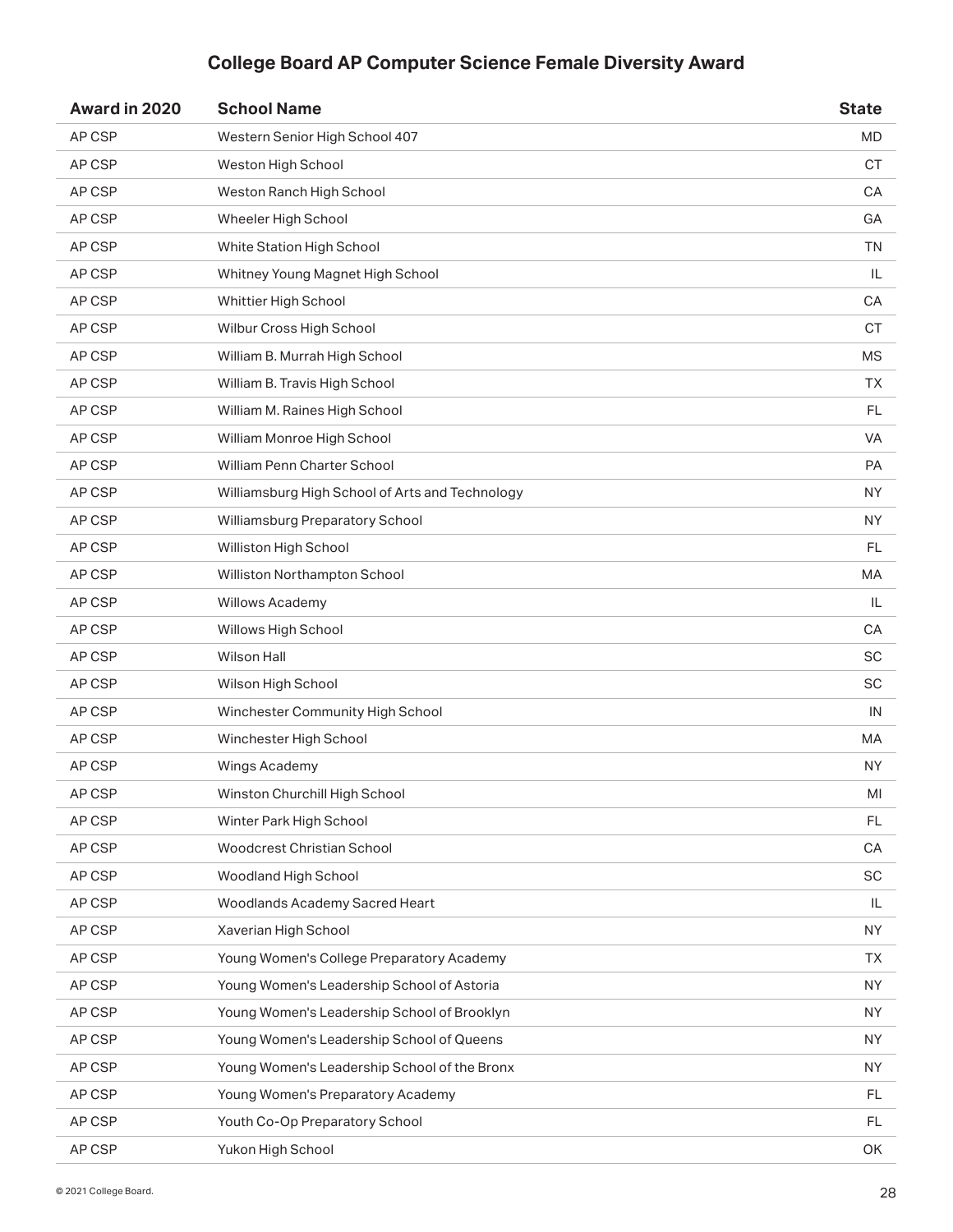| Award in 2020 | <b>School Name</b>           | State |
|---------------|------------------------------|-------|
| AP CSP        | Zebulon B. Vance High School | NC.   |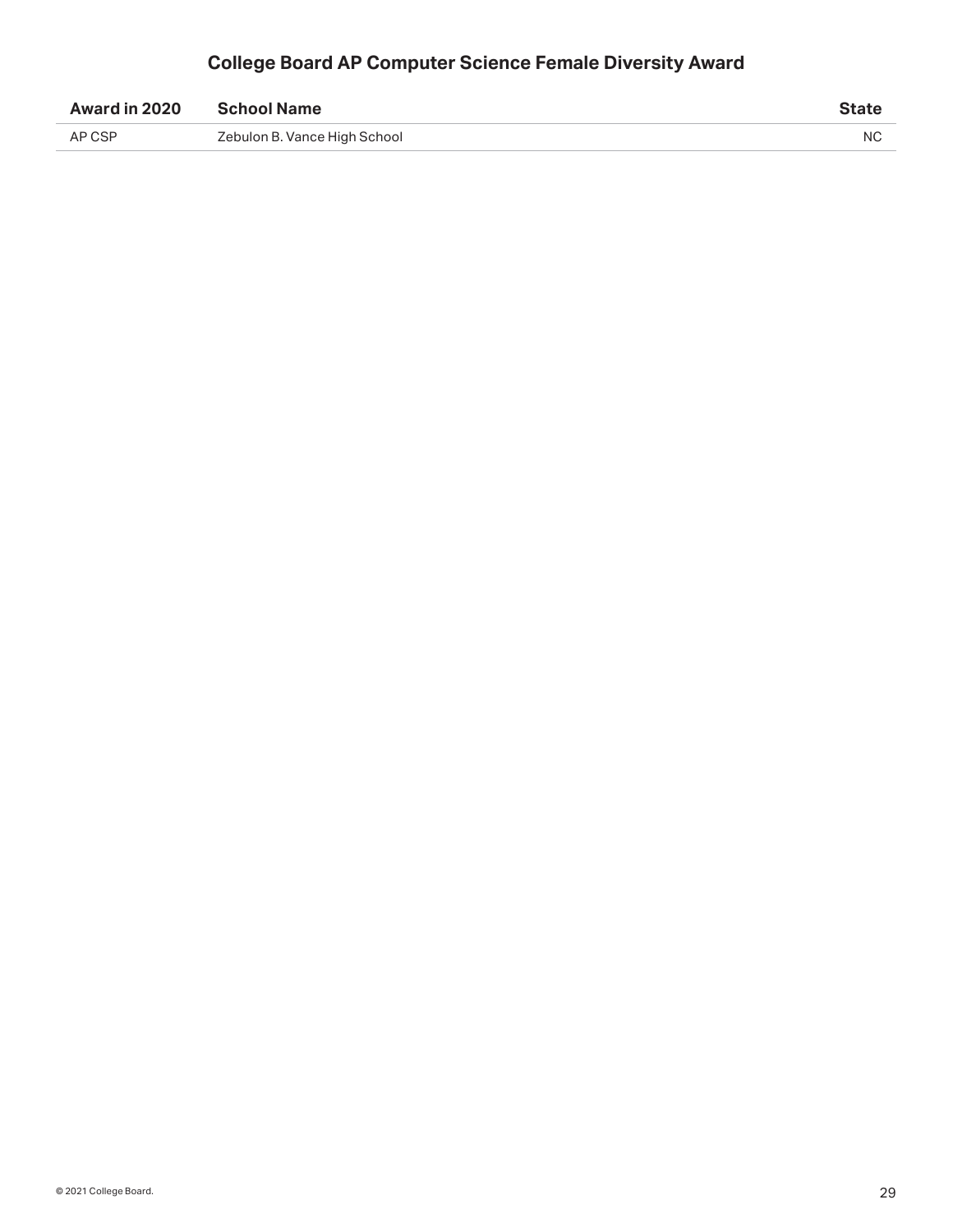| Award in 2020   | <b>School Name</b>                                   | <b>State</b> |
|-----------------|------------------------------------------------------|--------------|
| AP CSP & AP CSA | Academy of Our Lady of Peace                         | CA           |
| AP CSP & AP CSA | Academy of the Holy Names                            | FL           |
| AP CSP & AP CSA | Alliance Gertz-Ressler High School                   | CA           |
| AP CSP & AP CSA | Ann Richards School for Young Women Leaders          | ТX           |
| AP CSP & AP CSA | Assumption High School                               | KY           |
| AP CSP & AP CSA | B.M.C. Durfee High School                            | MA           |
| AP CSP & AP CSA | Bais Yaakov Machon Ora                               | <b>NJ</b>    |
| AP CSP & AP CSA | Bais Yaakov School for Girls                         | MD           |
| AP CSP & AP CSA | <b>Blanchard High School</b>                         | <b>OK</b>    |
| AP CSP & AP CSA | Central Visual and Performing Arts High School       | MO           |
| AP CSP & AP CSA | Chatham Hall                                         | <b>VA</b>    |
| AP CSP & AP CSA | Corbett High School                                  | OR.          |
| AP CSP & AP CSA | Dunellen High School                                 | NJ.          |
| AP CSP & AP CSA | <b>Emma Willard School</b>                           | <b>NY</b>    |
| AP CSP & AP CSA | Energy Tech High School                              | <b>NY</b>    |
| AP CSP & AP CSA | Foxcroft School                                      | <b>VA</b>    |
| AP CSP & AP CSA | Girls Academic Leadership Academy                    | CA           |
| AP CSP & AP CSA | <b>Greenwich Academy</b>                             | <b>CT</b>    |
| AP CSP & AP CSA | Gwynedd Mercy Academy High School                    | <b>PA</b>    |
| AP CSP & AP CSA | Hatch Valley High School                             | <b>NM</b>    |
| AP CSP & AP CSA | Hathaway Brown School                                | OH.          |
| AP CSP & AP CSA | Hawthorne High School                                | NJ.          |
| AP CSP & AP CSA | High School of Telecommunication Arts and Technology | NY.          |
| AP CSP & AP CSA | Hillside Arts and Letters Academy                    | <b>NY</b>    |
| AP CSP & AP CSA | Idea Academy - Alamo                                 | TX           |
| AP CSP & AP CSA | Jamesville-Dewitt High School                        | NY.          |
| AP CSP & AP CSA | Kamiak High School                                   | <b>WA</b>    |
| AP CSP & AP CSA | Kent Place School                                    | <b>NJ</b>    |
| AP CSP & AP CSA | Lakeside High School                                 | AR           |
| AP CSP & AP CSA | Manhattan Bridges High School                        | <b>NY</b>    |
| AP CSP & AP CSA | Medgar Evers College Preparatory School              | <b>NY</b>    |
| AP CSP & AP CSA | Montrose School                                      | MA           |
| AP CSP & AP CSA | Notre Dame High School                               | CA           |
| AP CSP & AP CSA | Notre Dame Preparatory School                        | <b>MD</b>    |
| AP CSP & AP CSA | Oak Knoll School of the Holy Child                   | <b>NJ</b>    |
| AP CSP & AP CSA | Oakland Catholic High School                         | PA           |
| AP CSP & AP CSA | Oakland High School                                  | CA           |
| AP CSP & AP CSA | Pass Christian High School                           | MS           |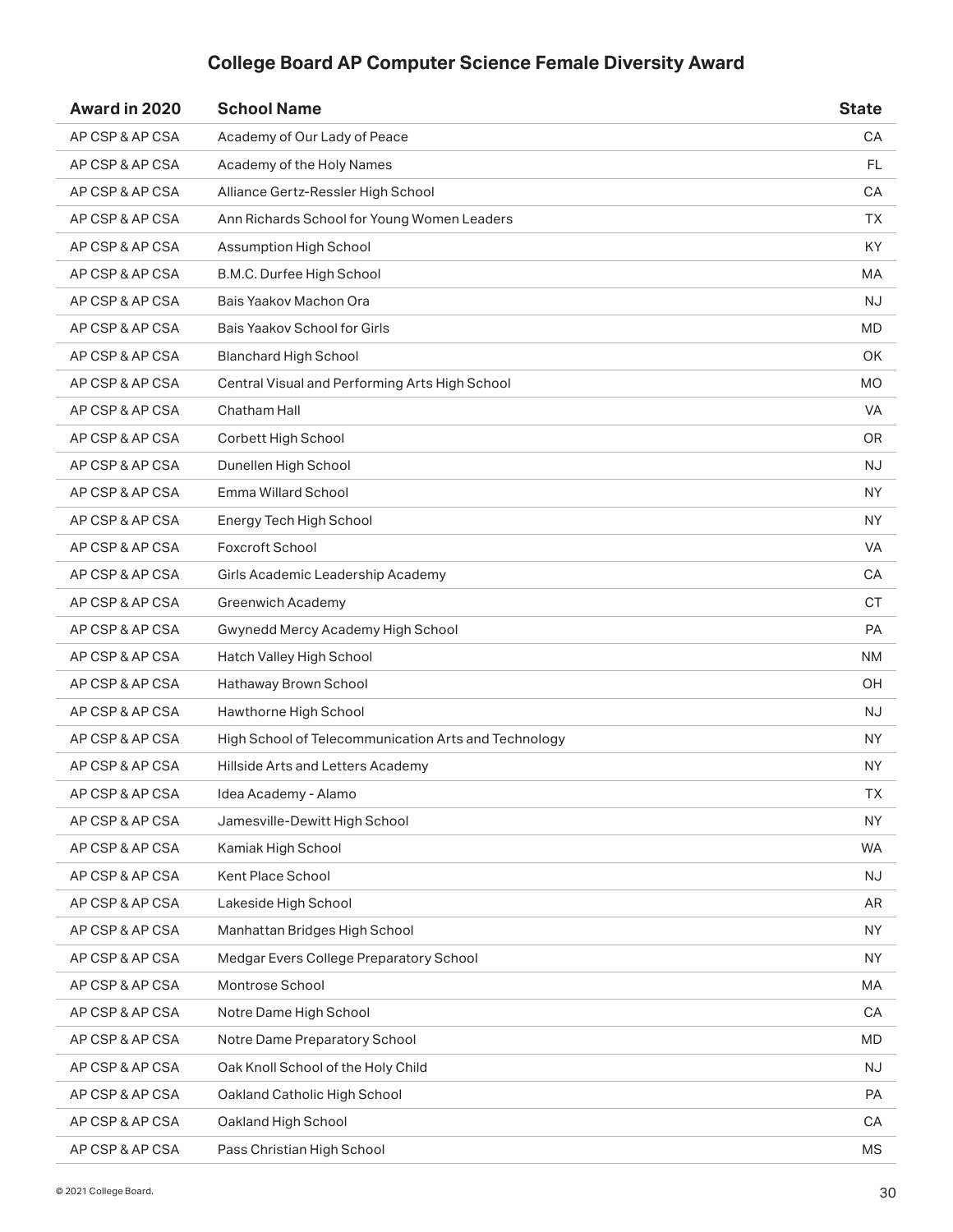| Award in 2020   | <b>School Name</b>                                | <b>State</b>   |
|-----------------|---------------------------------------------------|----------------|
| AP CSP & AP CSA | Pinecrest Preparatory Academy Charter High School | <b>FL</b>      |
| AP CSP & AP CSA | Prospect Hill Academy Charter School High School  | <b>MA</b>      |
| AP CSP & AP CSA | Sacred Heart Academy                              | KY             |
| AP CSP & AP CSA | Saint Francis High School                         | CA             |
| AP CSP & AP CSA | Saint Mary Academy - Bay View                     | R <sub>l</sub> |
| AP CSP & AP CSA | Saluda High School                                | <b>SC</b>      |
| AP CSP & AP CSA | Science Skills Center High School as Water's Edge | <b>NY</b>      |
| AP CSP & AP CSA | St. Andrew's School                               | HI             |
| AP CSP & AP CSA | Stuart Country Day School of The Sacred Heart     | <b>NJ</b>      |
| AP CSP & AP CSA | University Heights High School                    | <b>NY</b>      |
| AP CSP & AP CSA | Ursuline Academy                                  | <b>TX</b>      |
| AP CSP & AP CSA | Villa Maria Academy                               | <b>PA</b>      |
| AP CSP & AP CSA | Walden Grove High School                          | AZ             |
| AP CSP & AP CSA | Westlake High School                              | <b>MD</b>      |
| AP CSP & AP CSA | Wood-Ridge High School                            | NJ.            |
| AP CSP & AP CSA | Xavier College Preparatory School                 | AZ             |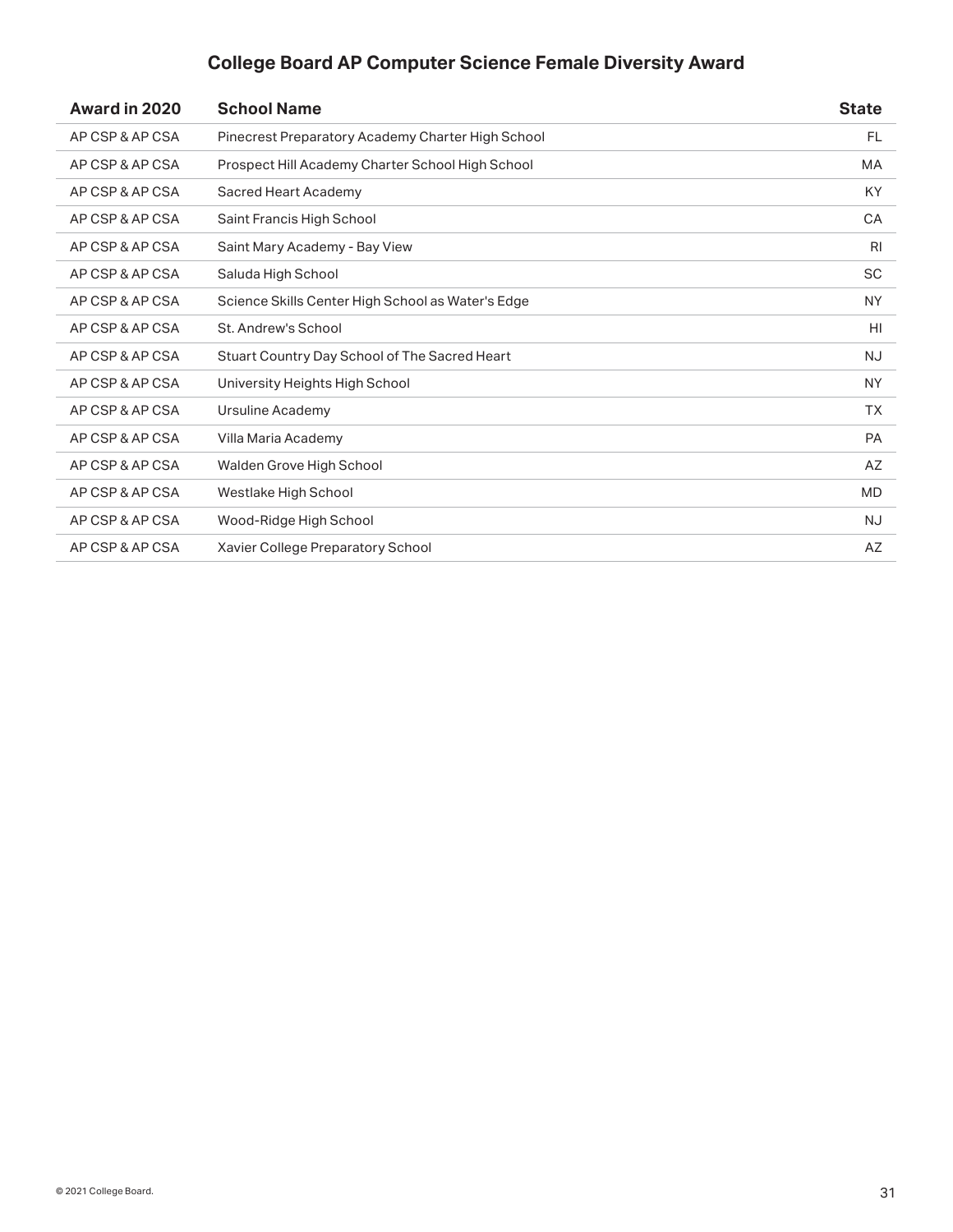| Award in 2020 | <b>International School</b>                 | <b>Country</b>              |
|---------------|---------------------------------------------|-----------------------------|
| AP CSA        | <b>ADNOC Schools - Sas AI Nakhl</b>         | <b>United Arab Emirates</b> |
| AP CSA        | Al Akhawayn School of Ifrane                | Morocco                     |
| AP CSA        | American School of Doha                     | Qatar                       |
| AP CSA        | Capital Normal University High School       | China                       |
| AP CSA        | Chengdu Foreign Language School             | China                       |
| AP CSA        | Cheongshim International Academy            | South Korea                 |
| AP CSA        | Colegio Los Nogales                         | Colombia                    |
| AP CSA        | Concordia International School Hanoi        | Vietnam                     |
| AP CSA        | Crofton House School                        | Canada                      |
| AP CSA        | Hefei No. 1 High School                     | China                       |
| AP CSA        | Hefei No. 8 High School                     | China                       |
| AP CSA        | International School Choueifat - Abu Dhabi  | <b>United Arab Emirates</b> |
| AP CSA        | International School of the Sacred Heart    | Japan                       |
| AP CSA        | Nanchang No. 3 Middle School                | China                       |
| AP CSA        | QSI International School of Tbilisi         | Georgia                     |
| AP CSA        | Saipan Southern School                      | Japan                       |
| AP CSA        | Santiago Christian School                   | Dominican Republic          |
| AP CSA        | Saudi Aramco College Preparatory Center     | Saudi Arabia                |
| AP CSA        | Shenzhen Academy of International Education | China                       |
| AP CSA        | South Korea Kent Foreign School             | South Korea                 |
| AP CSA        | St. Clement's School                        | Canada                      |
| AP CSA        | Wuhan Foreign Languages School              | China                       |
| AP CSA        | Zhengzhou 1 & 8 United International School | China                       |
| AP CSP        | Alconbury Middle/High School                | United Kingdom              |
| AP CSP        | American Baccalaureate School               | Kuwait                      |
| AP CSP        | American International School of Abuja      | Nigeria                     |
| AP CSP        | American School in Taichung                 | Taiwan                      |
| AP CSP        | <b>Appleby College</b>                      | Canada                      |
| AP CSP        | Applied Technology High School - Ajman      | <b>United Arab Emirates</b> |
| AP CSP        | Armbrae Academy                             | Canada                      |
| AP CSP        | Beijing No. 101 Middle/High School          | China                       |
| AP CSP        | Busan Foreign School                        | South Korea                 |
| AP CSP        | Colegio Panamericano                        | Colombia                    |
| AP CSP        | Edison School                               | Canada                      |
| AP CSP        | Hangzhou Number 14 Middle School            | China                       |
| AP CSP        | Hisar School                                | Turkey                      |
| AP CSP        | Hohenfels High School                       | Germany                     |
| AP CSP        | Instituto Alpes San Javier                  | Mexico                      |